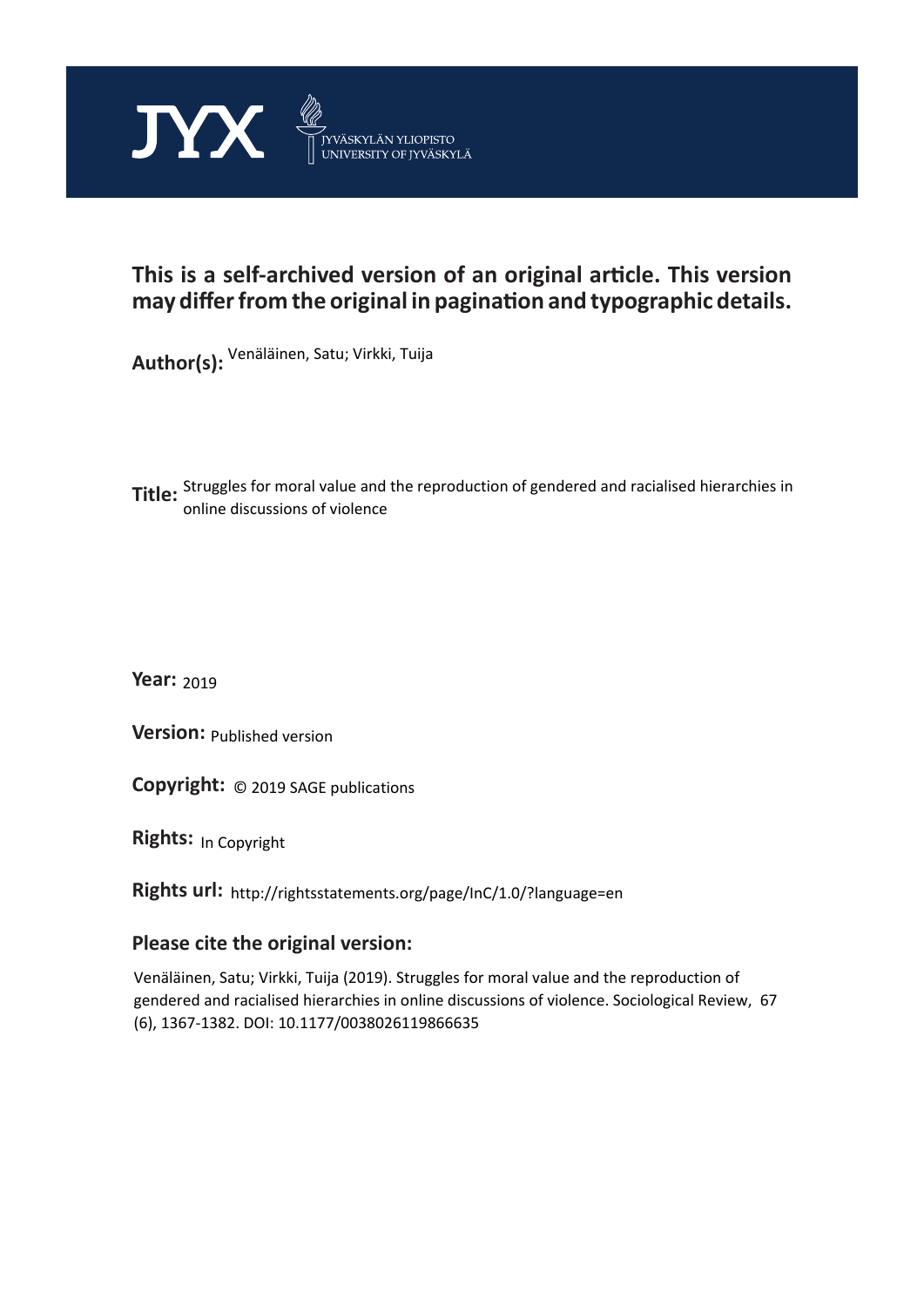**Struggles for moral value and the reproduction of gendered and racialised hierarchies in online discussions of violence**

Satu Venäläinen Faculty of Social Sciences, University of Helsinki, Finland Tuija Virkki Faculty of Humanities and Social Sciences, University of Jyväskylä, Finland

### **Abstract**

The article examines online discussions in Finland that focus on violence committed by Finnish women, on one hand, and non-white migrant men, on the other. Drawing on the perspective of sociology of value, the article illustrates how these discussions function as sites of struggles over moral worth in a contemporary context characterised by crises of both male and white hegemony. The authors suggest that, through the discussions, these current crises are projected on migrant men and certain groups of women, who thereby become construed as morally reprehensible. The analysis sheds light on processes of (re-)legitimating the moral virtue historically attached to both masculinity and whiteness, and thereby shows how gendered and racialised hierarchies are reproduced in the context of meaning-making around the issue of violence. Also discussed is how these dynamics and the process of reproduction via discourse draw upon historically recurring meanings and evaluations while simultaneously tailored to contemporary circumstances. The tailoring is performed via explicit reference to the value of gender equality, which serves a dual function: re-inscribing moral value in white masculinity while excluding from the circuits of value both racialised masculinities and Finnish women portrayed as doing gender and whiteness in the 'wrong' way. These processes give the discussants room for justifying hate and violent exclusion of such women and migrant men while also muting any dissenting voices attempting to resist circulation of the derogatory meanings.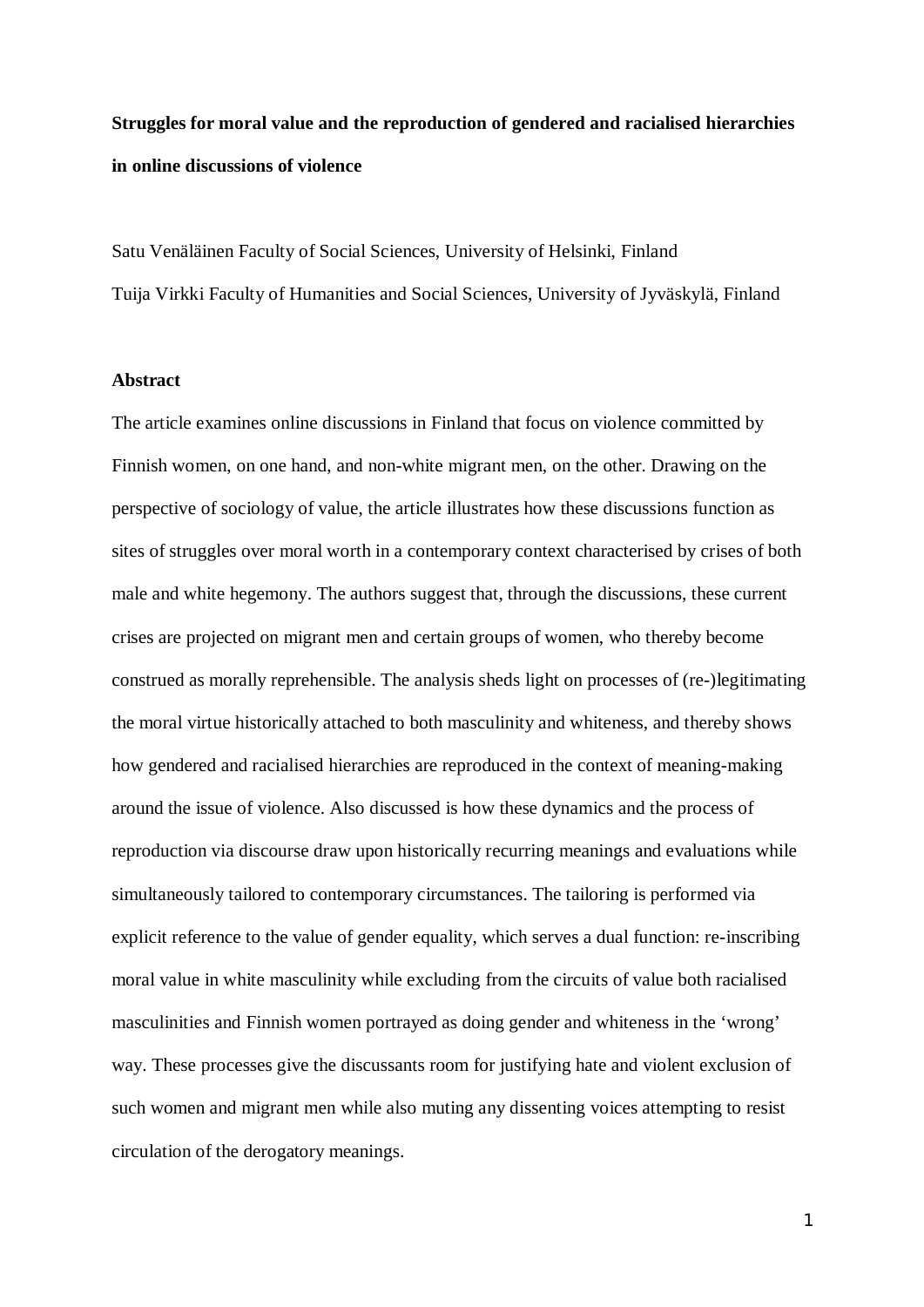Keywords: gendered violence, migrants, moral evaluations, sociology of value, women

#### **Introduction**

The topic of violence is morally charged, and therefore it easily becomes a vehicle for moral evaluation and the associated construction of moral hierarchies and distinctions between differently positioned groups of people (Baird, 2009). Debates about violence, particularly in online contexts, tend to entail polarised argumentation and taking of a moral stance (eg Bou-Franch & Garcés-Conejos Blitvich, 2014; Dragiewicz & Burgess, 2016). There has been heated debate about whose violence should be the primary focus of public discussion and which groups of people are the principal perpetrators of violence. The significance of gender has been at the core of much of the debate: views expressed by feminist actors on links between masculinity, power, and violence have often been fiercely opposed by those who claim instead that, with our societies no longer being male-dominated, women's violence is actually a more pressing social problem than violence against women today (Dragiewicz & Burgess, 2016). Similar dynamics have appeared in discussions, online and offline, that focus on the threat of gendered violence purportedly caused by increased immigration: in attempts to identify those groups of men who are most likely to perpetrate violence against women, non-white migrant men, especially Muslim immigrants, are recurrently cast as the top suspects (Brubaker, 2017; Törnberg & Törnberg, 2016). These portrayals have been recurrently appealed to in both online and offline efforts to garner support for populist and antiimmigration views and practices.

In this paper, we analyse the reproduction of moral hierarchies and distinctions in online discussions centred on violence perpetrated by women and on that committed by non-white migrant men. The rationale for examining these discussions side by side stems from an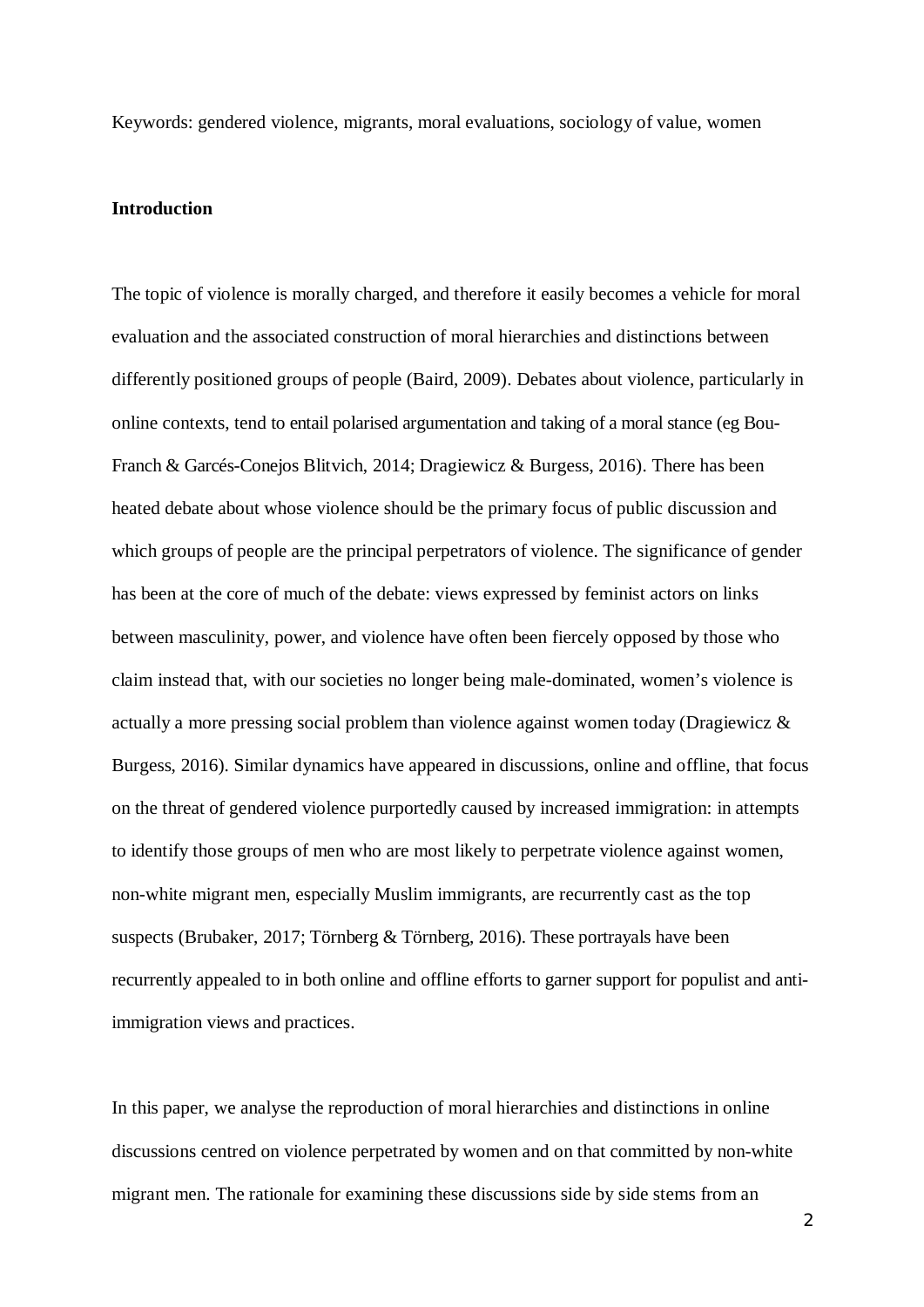observation that common threads run through them, specifically in terms of meaning-making wherein public morality is negotiated. Proceeding from such observations, we propose that both sets of discussions act as central sites for attempts to (re-)establish gendered and racialised hegemony through processes of moral subject formation (Skeggs, 2005) in the face of recent societal changes in Finland and elsewhere in the Western world. In particular, these attempts respond in many ways to feminist critiques of men's violence against women that have posed challenges to white male hegemony (cf. Dragiewicz & Burgess, 2016). These challenges constitute one part of what has been labelled as a crisis of male hegemony (eg Ging, 2017; see also Dragiewicz, 2011) that is at the core of the global phenomenon of 'angry white men' (Kimmel, 2013) or 'frustrated masculinities' (Keskinen, 2013). In essence, this crisis is rooted in notions that men as a previously powerful group have lost their privileges in consequence of gender-equality efforts having gone too far and women having grown too powerful. These ideas have gained further popularity amid recent societal changes connected with increased immigration to many European countries. Focusing on society's reactions to the rise in immigration in the Finnish context, Suvi Keskinen (2018) has developed the concept of a crisis of white hegemony. In echoes of the crisis of male hegemony, the sense of crisis here is based on perceptions that the white Finnish nation is under threat from an uncontrolled influx of immigrants and from multiculturalism that many claim has gone too far (Keskinen, 2013).

These parallel crises are manifested in ways that are specific to the cultural context. In the Finnish context, they clash with widely accepted notions of Finland as a forerunner in terms of equality – the idea of equality among individuals is regarded as a cornerstone of Nordic welfare states, Finland among them. Hence, the discourses of these crises adapt to this idealisation of equality, while also shaping it somewhat themselves. One relevant factor in this regard is that despite the idealization of equality, shortcomings have been noted to exist in Nordic practices related both to gender equality and to the respect for cultural diversity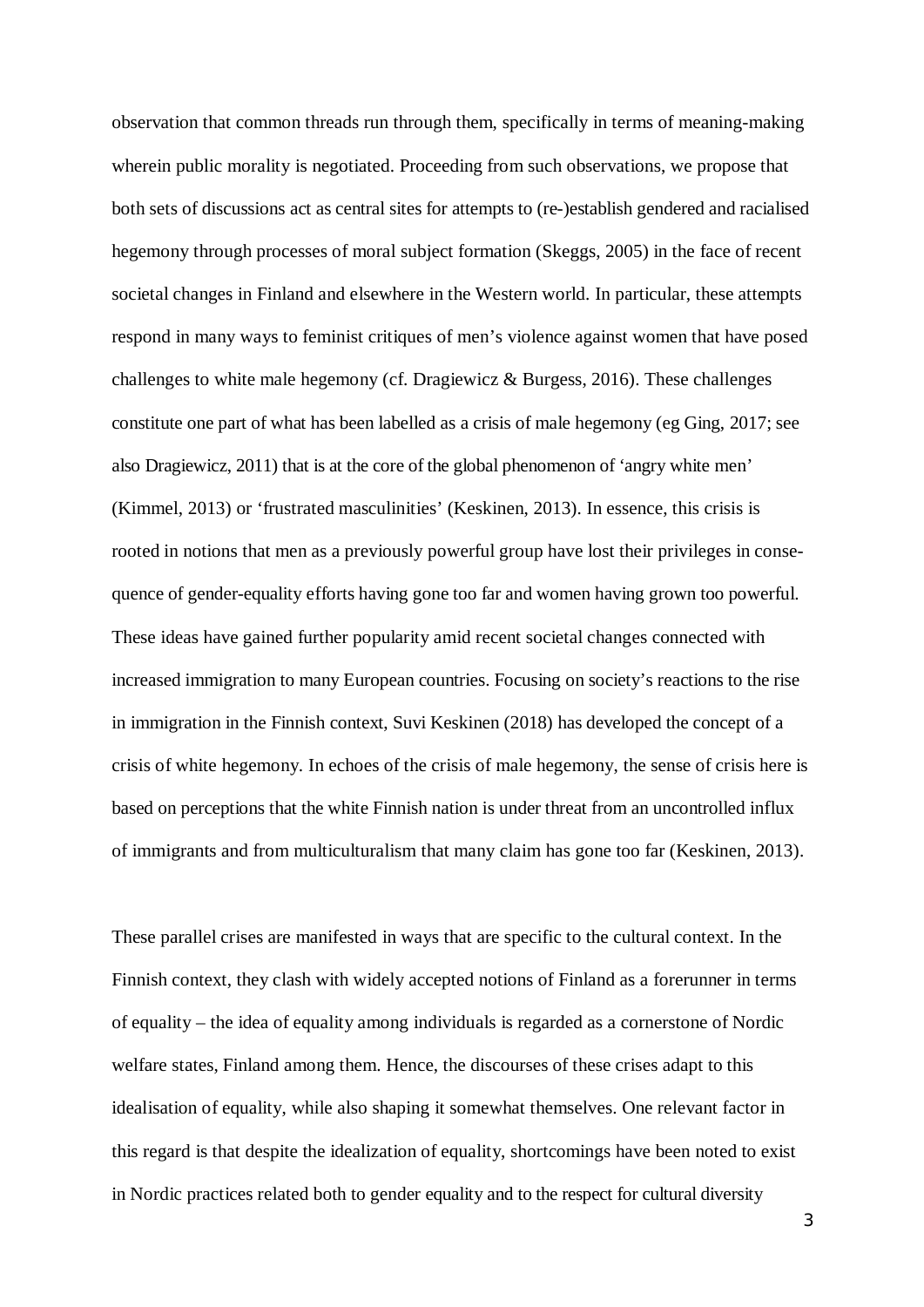(Magnusson, Rönnblom, & Silius, 2008). In Finland, the shortcomings manifest themselves in phenomena such as high rates of men's violence against women and hate speech directed at women and non-white migrants alike (European Union Agency for Fundamental Rights, 2014; Pöyhtäri, Haara, & Raittila, 2013). Although our examination focuses on the specific case of Finland, it is noteworthy that its relevance extends beyond any single country. On account of the global nature of online interaction, the Finnish discussions are part of globally circulating discourses and, as such, echo broader patterns within efforts to (re-)establish gendered and racialised hierarchies.

We are not alone in highlighting the similarities and co-occurrence of crises related to, on one hand, gender relations and equality and, on the other, ethnicity, race, and immigration. Several scholars before us have drawn attention to the similarities, often looking especially at the increase in online hate speech against women (particularly feminists) and migrants, along with the intersections of gender, ethnicity, and race in the context of these forms of online expression of hate (eg Keskinen, 2013, 2018; Saresma, 2018; Sundén & Paasonen, 2018). However, the literature has not focused specifically on the moral evaluations that unite these relatively new discourses and the associated social dynamics. We argue that such a focus affords a nuanced understanding of processes whereby both women and migrant men can be constructed as morally legitimate objects of hate and denigration in ways that enable reestablishment of the gendered and racialised hierarchies threatened by recent social changes. To do this, we employ the perspective of sociology of value, the key principles of which are outlined below.

#### **Theoretical considerations: Sociology of value**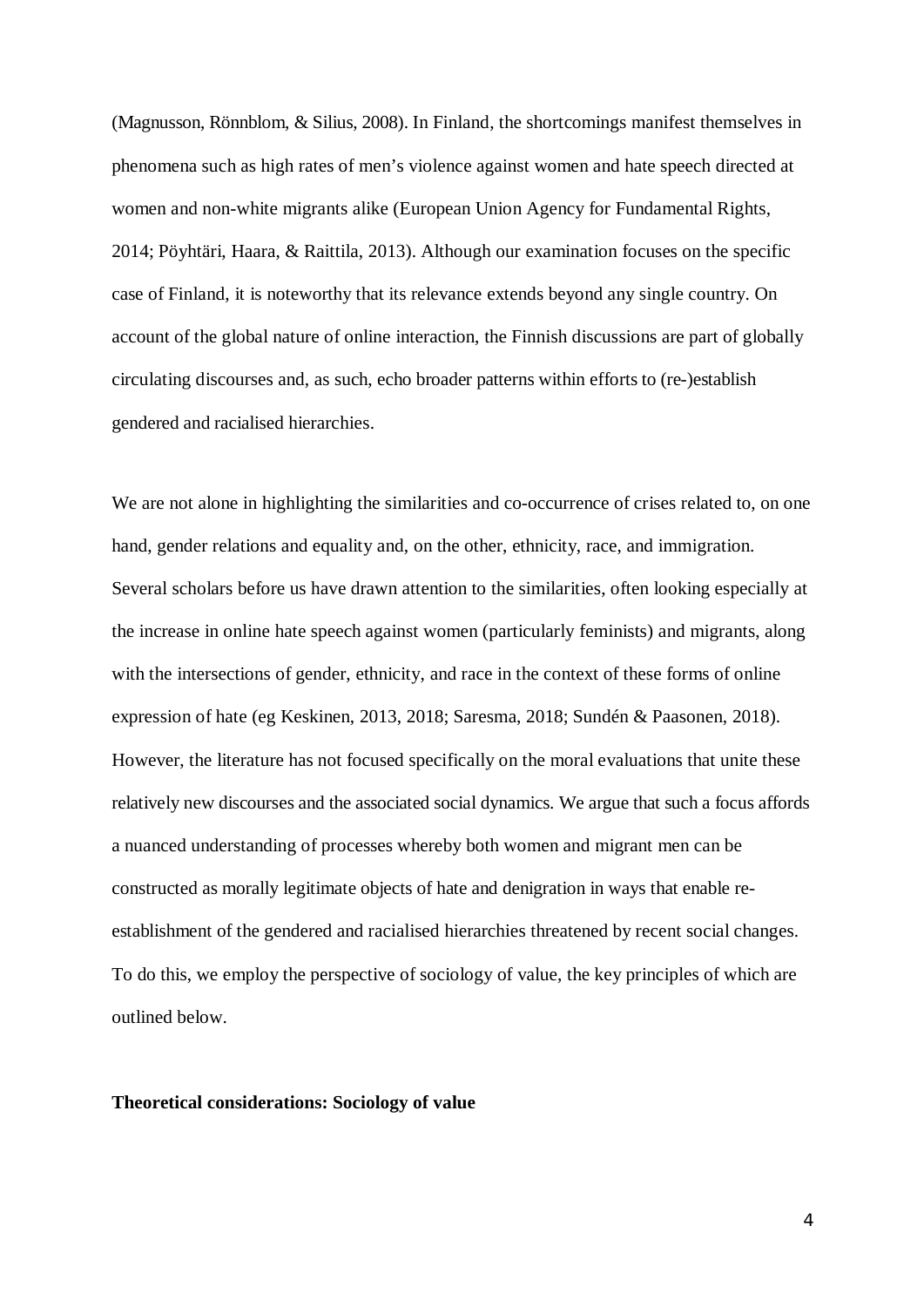To address the moral dimensions of online discussions of gendered violence, we draw on theoretical insights provided by what is known as sociology of value. The scholarly work of Beverley Skeggs (1997, 2005) provides useful theoretical tools for analysing the role of moral evaluations in the reproduction of gendered and racialised power. Her work is based on Pierre Bourdieu's (1989) ideas about the interrelations among various forms of capital – economic, social, and cultural, for instance – and subjects' social positions. The key aspect of the reproduction of social hierarchies is the uneven distribution of capacity to transform these forms into symbolic capital. This conversion takes place through symbolic struggles over value wherein certain forms of capital are perceived as legitimate and get recognised accordingly. The overall value ascribed to subjects shifts in line with their ability to both accrue these and convert them (Skeggs & Loveday, 2012).

Skeggs has extended Bourdieu's understanding of symbolic capital through feminist and critical race theory, which has allowed for an intersectional view of how value is distributed among subjects and differentially attached to them within the contemporary social and symbolic circuits of value that create classed, gendered, and racialised hierarchies (Tyler, 2015). Her crucial contribution from the standpoint of our work is the emphasis on the moral aspects of valuing and the ways in which the systems of moral evaluation, new and old, sprout from relations of power between social groups. These power relations, in turn, emerge and are sustained through differentially assigning moral value to specific social groups (Skeggs, 2005). For instance, masculinity and whiteness are strongly associated with symbolic capital in general, while the ability to capitalise on femininity and non-whiteness is relatively restricted. Gender and race, along with other systematic social differences, are hence seen as providing central relations in the context of which capital comes to be organised and valued (Skeggs, 1997). What is key in classification-linked value struggles along gender, class, race, and various other lines is the level of access to a position of authority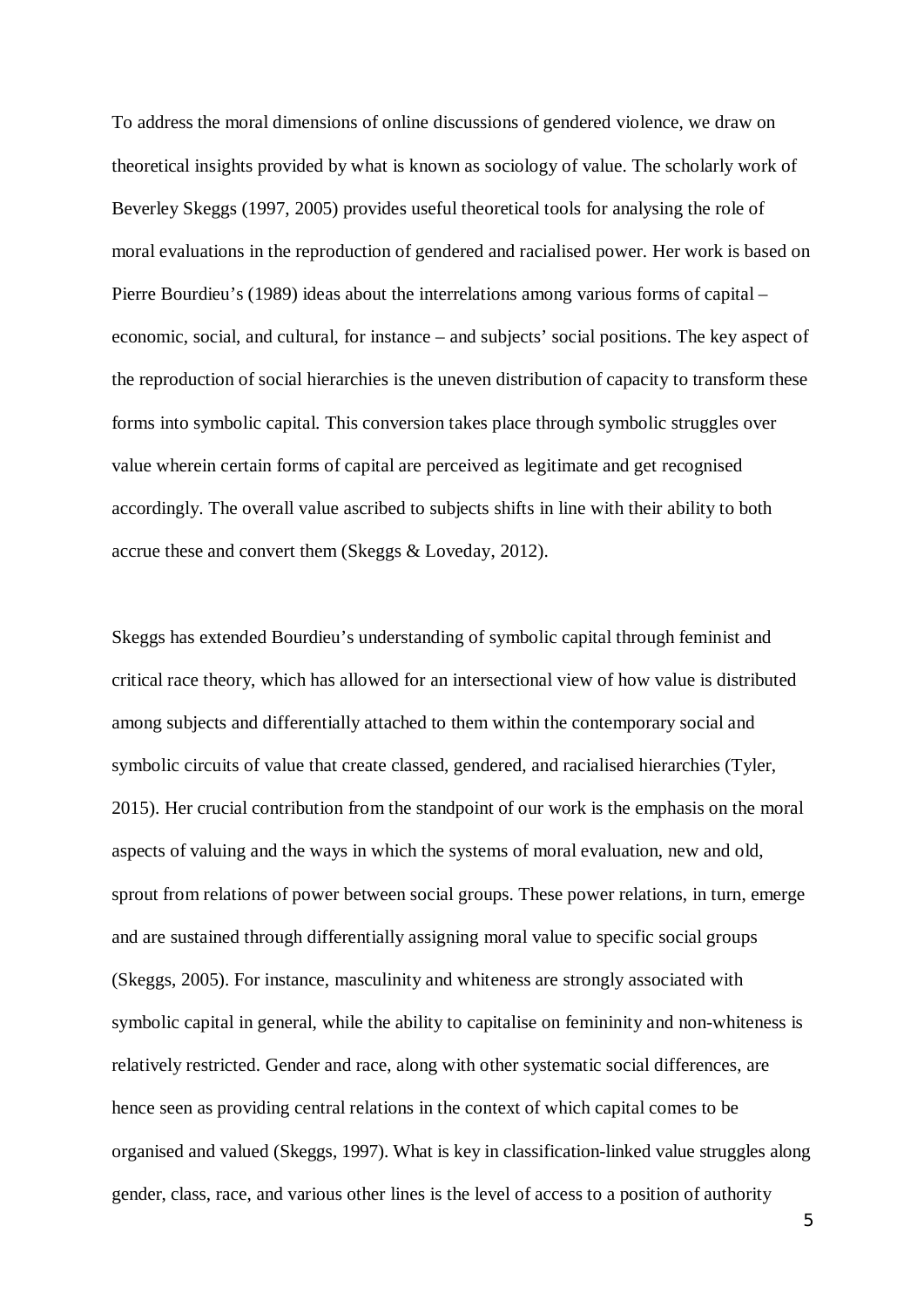from which one can issue and enforce moral value judgements, thereby assigning moral value (Skeggs, 2005). Our analysis illuminates dynamics through which both moral value is attached to social groups and authority to make moral judgements is claimed at the level of symbolic representation focusing on violence, instead of attending to the full complexity of value accrual at the level of lived experience.

Hence sociology of value offers a larger theoretical framework, within which we situate the conceptualisations of hegemonic masculinity (Connell, 2016) and hegemonic whiteness (Hughey, 2010) so as to grasp more fully the intersecting ways in which excluding some groups of women and migrant men from circuits of value is legitimated by the dominant symbolic structure. Hegemonic masculinity is considered here as a set of norms that operates in people's inclusion in and exclusion from the realm of moral value by dint of their gender and other, intersecting systems of social distinction. These norms are attached to attributes such as dominance, power, superior rationality, and self-control, and they serve to perpetuate inequalities both between men and women and among (variously positioned) men. In our analysis below, we suggest that references to these qualities function as a central mechanism whereby the online discourse about violence (re)attaches value to white masculinity while eroding the moral worth of femininities and non-hegemonic masculinities.

While highly useful, the concept of hegemonic masculinity does not allow grasping in depth the ways in which whiteness may in some contexts allow capitalising on femininity and thus producing hierarchies among femininities too. The notion of hegemonic whiteness helps to fill this gap. It is centred on the value distinctions between 'whites' and 'non-whites' while allowing for tapping in to systems of evaluation that enact intra-racial distinctions also, in the context of which certain ways of 'being white' may mark subjects as of lesser worth. By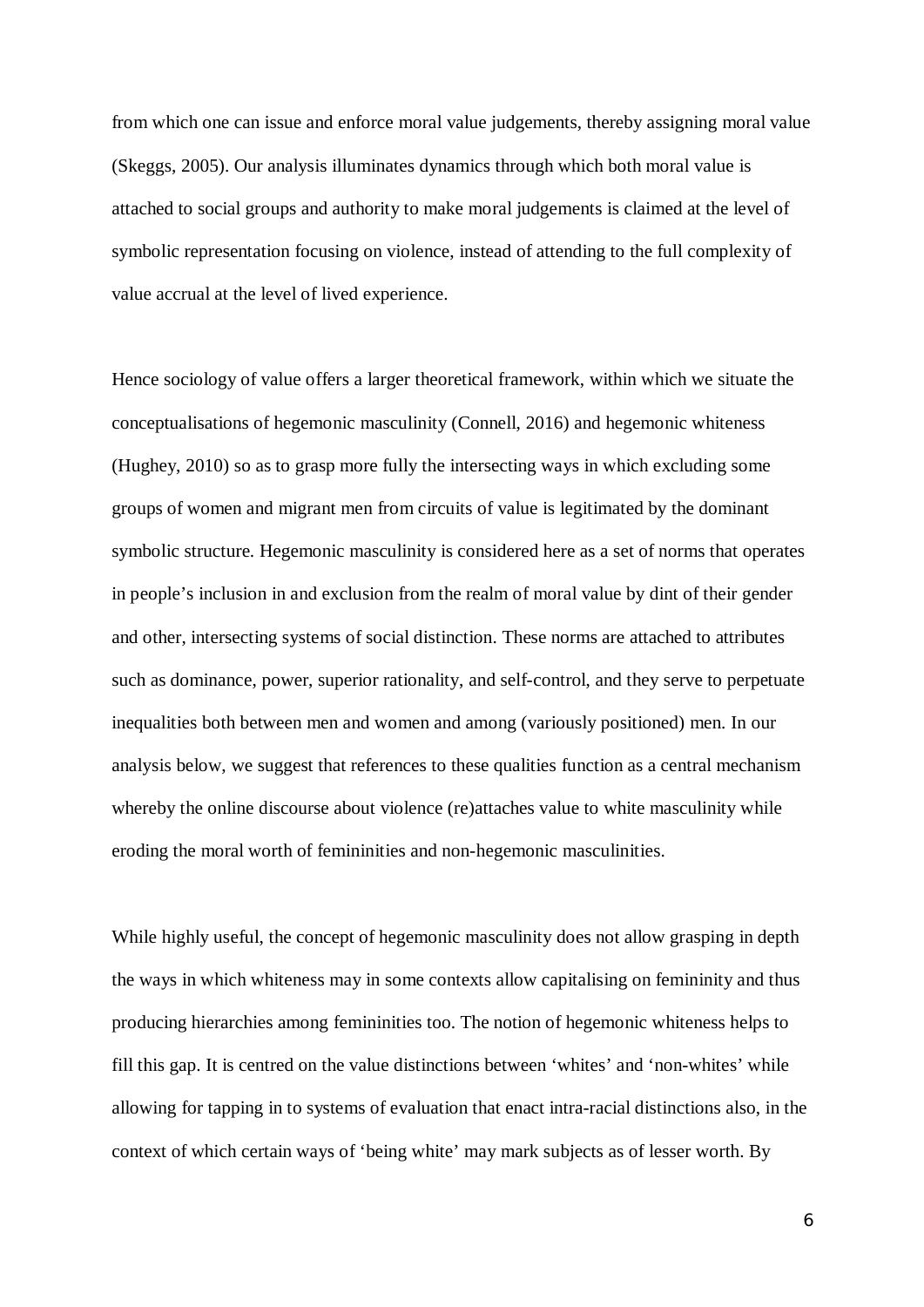utilising these two concepts in combination, we are able to offer a more in-depth analysis of the intersections between gender and race in the relevant online discussion.

## **Data and methods**

The Internet and social media have become ever more central fora for morality negotiation related to current social phenomena (Pantti, 2016). This makes online discussion fora fruitful sources of data that tap into processes of moral evaluation also in the context of dialogue focusing on violence. We analysed two separate datasets, both of which were collected in 2017 in connection with a larger project examining discourses of violence in the contemporary Finnish context. Both datasets are composed of discussion threads from Finnish online discussion fora and blogs that were found by means of Web searches conducted with Google and site-specific text-search tools.

Dataset 1 consists of threads of conversation that focus on violence committed by women. The 98 discussion threads, containing 3,190 comments, were found with the search terms 'violence + women', 'women's violence', and 'intimate partner violence experienced by men'. The data, from 2007–2016, were obtained from six discussion fora (Finland's most popular general-interest online discussion forum and the forums of a national newspaper, a regional newspaper from northern Finland, a teenage girls' magazine, a baby-focused magazine, and a science magazine) and nine comment areas on blog sites. One of the writers of the blogs whose comment areas were analysed has become well-known as an advocate of the men's rights movement in Finland, while the others do not have a similar profile; they comment on a wide range of societal issues. The discussion threads were triggered by various writings, by reporters or members of the public, commenting either on the relations between women and violence in general, particularly intimate-partner violence by women, or on recent findings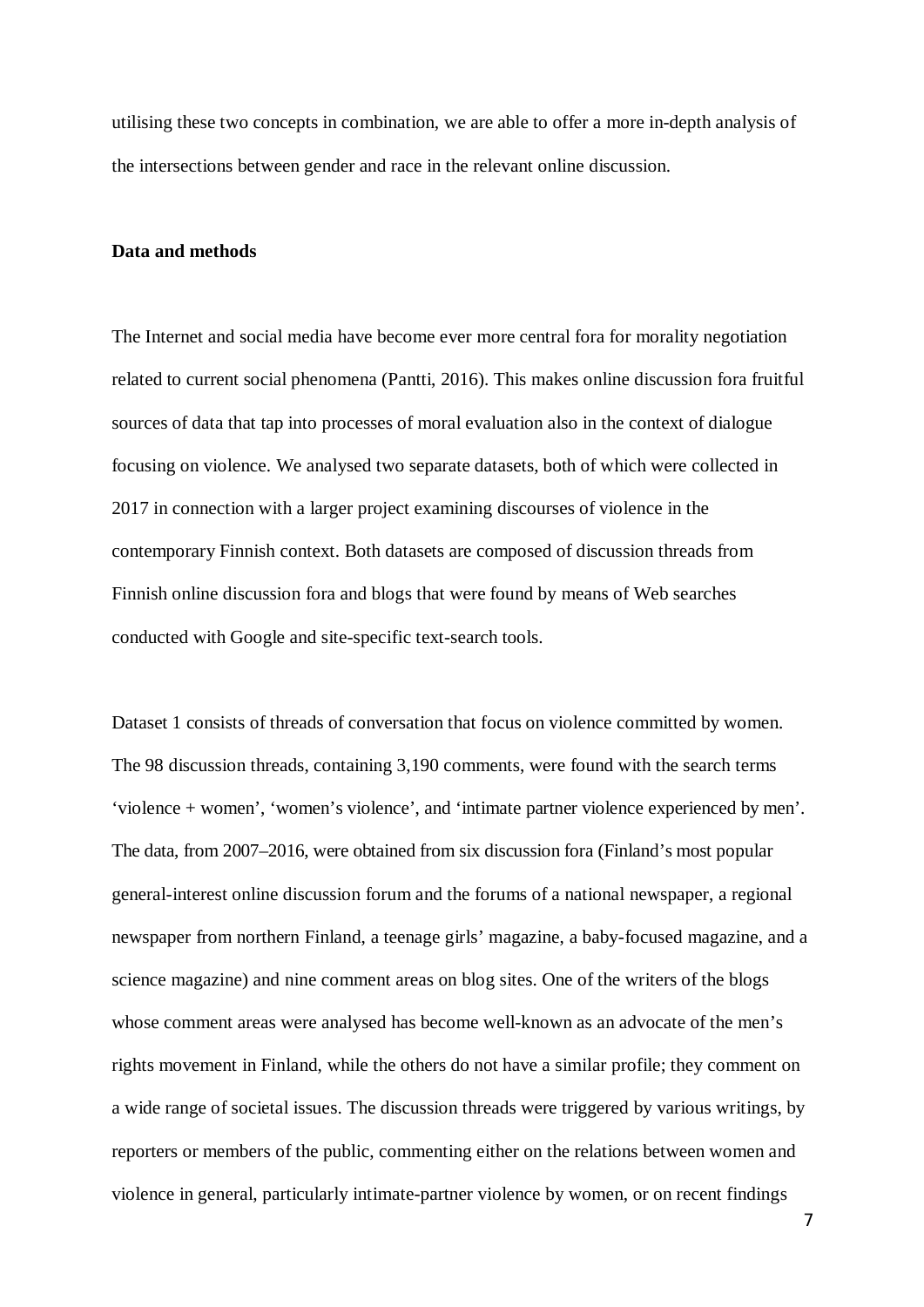from research into intimate-partner violence, such as a 2010 study that focused specifically on men's victimisation (Heiskanen & Ruuskanen, 2010).

Dataset 2 is a set of online discussion threads about violence committed by migrant men in Finland. The data cover the years 2015–2017. This material was obtained from five discussion fora (one general forum and the discussion boards of a national and a regional newspaper, a magazine for teenaged girls, and a family magazine) and eight comment areas of blog sites. The 463 discussion threads, with 21,789 comments, constituting this dataset were found with the search terms 'violence + migrants' and 'violent migrants'. The discussion was prompted by reporting (in the case of online newspapers' comment sections) or comments from other citizens (in cases of material on blog sites or in non-newspaper-based discussion fora) about instances of violent crime committed by migrant men. Among these are various cases of sexual violence and rape in which migrant men were suspects during the so-called refugee crisis of 2015 and an allegedly terrorist knife attack on women by an asylum-seeker in 2017. Although the discussions centred largely on non-white male asylum-seekers or refugees from the Middle East and Africa, the discussants often employed the general term 'migrants'.

Both datasets were collected with the purpose of accumulating a wide range of conversation among the general population that is focused on the above-mentioned themes. For this reason, we sought data from several types of discussion forum rather than confine our attention to, for instance, sites known for their anti-immigration or anti-feminist leanings. For example, three discussion fora in our data belong to magazines published primarily for a female readership. Naturally, the anonymous nature of online communication means that we cannot know who the discussants on these sites are, what kinds of political views they espouse, or much else about their social positions. Following widely accepted ethics guidelines for Internet research (eg Markham & Buchanan, 2012), we have attempted to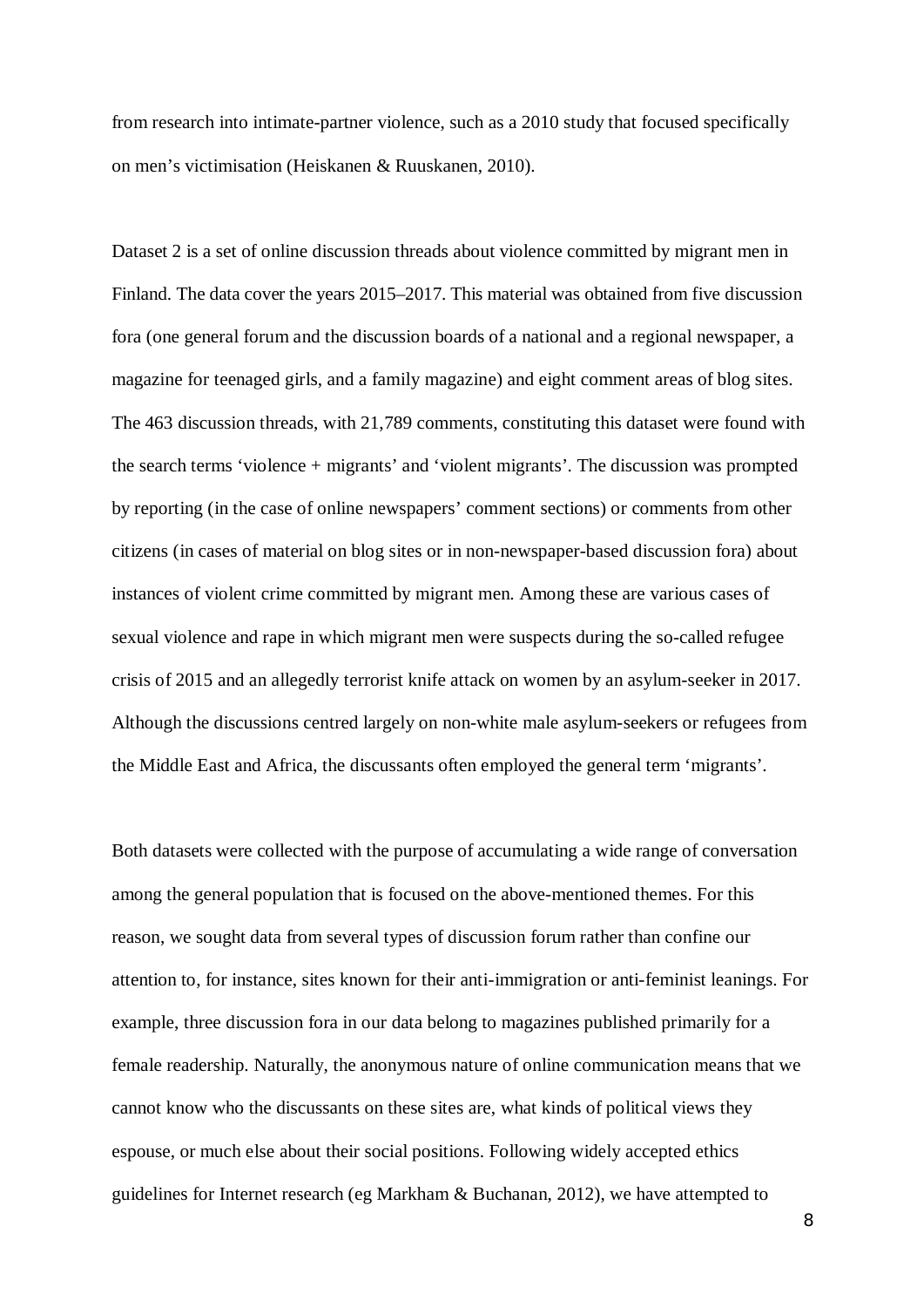safeguard the posters' anonymity ourselves by such means as not identifying the forum where the post extracted from in the analysis below was made (we reference the posts analysed only by the posting date), and the excerpts are given in translation from Finnish into English, which renders it difficult to trace them and hence potentially identify the originator. Furthermore, all discussion threads found by the searches were publicly accessible at the time of data-collection, and can thus be considered as within the public realm. While we acknowledge that ethics questions do remain, pertaining to the potential questionability of highlighting views that, as the analysis section illustrates, largely reiterate misogynist and racist meaning-making, we contend that the value of knowledge gained through dissecting processes in the forming of such views, which can be utilised for intervening in those processes, outweighs such concerns.

We began by analysing each dataset separately, following the principles of discourse analysis (eg Taylor, 2001). The analyses involved several iterations of reading the data, coding the material for recurrent themes and claims, identifying patterns in ways in which meanings were attached to violence and its perpetrators, and considering how those patterns tie in with broader discourses. The discursive orientation of the analysis entailed attending to not just the contents of the online discussions but also how language was used in the processes of constructing meanings, alongside the functions of meaning-making in the discussions. Accordingly, we have approached meaning-making on Internet platforms as social action aimed at accomplishing something, such as justifying certain actions or one's social positioning, performing an identity, or establishing relational hierarchies.

The second stage of analysis involved setting the recurring meanings identified in stage 1 in the datasets in dialogue with each other, which helped us see the links between the datasets in a new way. The themes focused on in this paper – moral evaluations, struggles over value,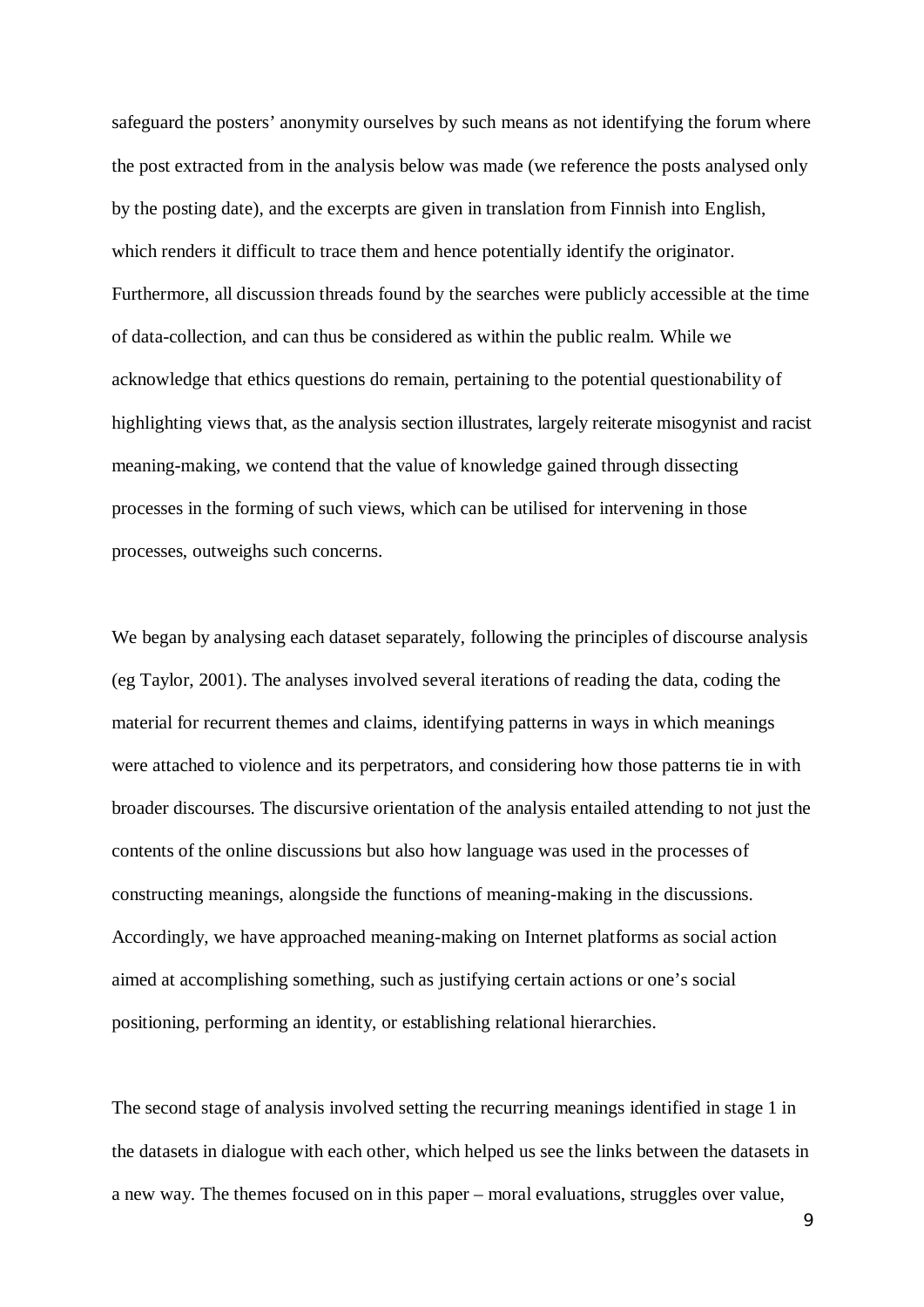and reproduction of gendered and racialised hierarchies – emerged in this stage of the analysis. This dialogical examination hence facilitated deepening the analysis and thereby yielded a more comprehensive understanding of the online conversations' dominant meaning-making processes and dynamics. We consider these processes next, outlining the main areas of similarity between the datasets while also describing their specific, distinguishing features.

#### **Locating the problem of violence**

The main similarity in discursive dynamics between the two datasets arises through recurring claims that white Finnish men are falsely accused of violence against women and thus unfairly criticised, devalued, and even demonised in contemporary discussions of violence. These claims are often accompanied and emphasised by expressions of indignation and anger aroused by what is depicted as gross injustice. Several writers present claims about Finnish men being falsely labelled as violent by making references to the prevalence of 'false propaganda about Finnish men's violence and evilness' (22 December 2010), 'constant blasting of Finnish men' (12 January 2010), or 'feminist sh\*t aimed once again at labelling us men as evil bastards' (23 November 2009).

All of this is claimed to have led to a situation in which 'white Finnish heterosexual men are the most undervalued group of people' (21 August 2017), a group that 'is considered to be the lowest of filth from the point of view of Finnish women' (28 August 2017). The devaluation referred to is often depicted as a relatively recent phenomenon, as with this claim: 'Women's valuation of, and respect for, men has clearly declined radically in the last few decades' (4 January 2010). It is this very notion of white Finnish men's widespread, baseless demonisation and their associated devaluation that gives impetus to efforts to re-inscribe moral value in white masculinity in the online discussions. Our analysis indicates that this is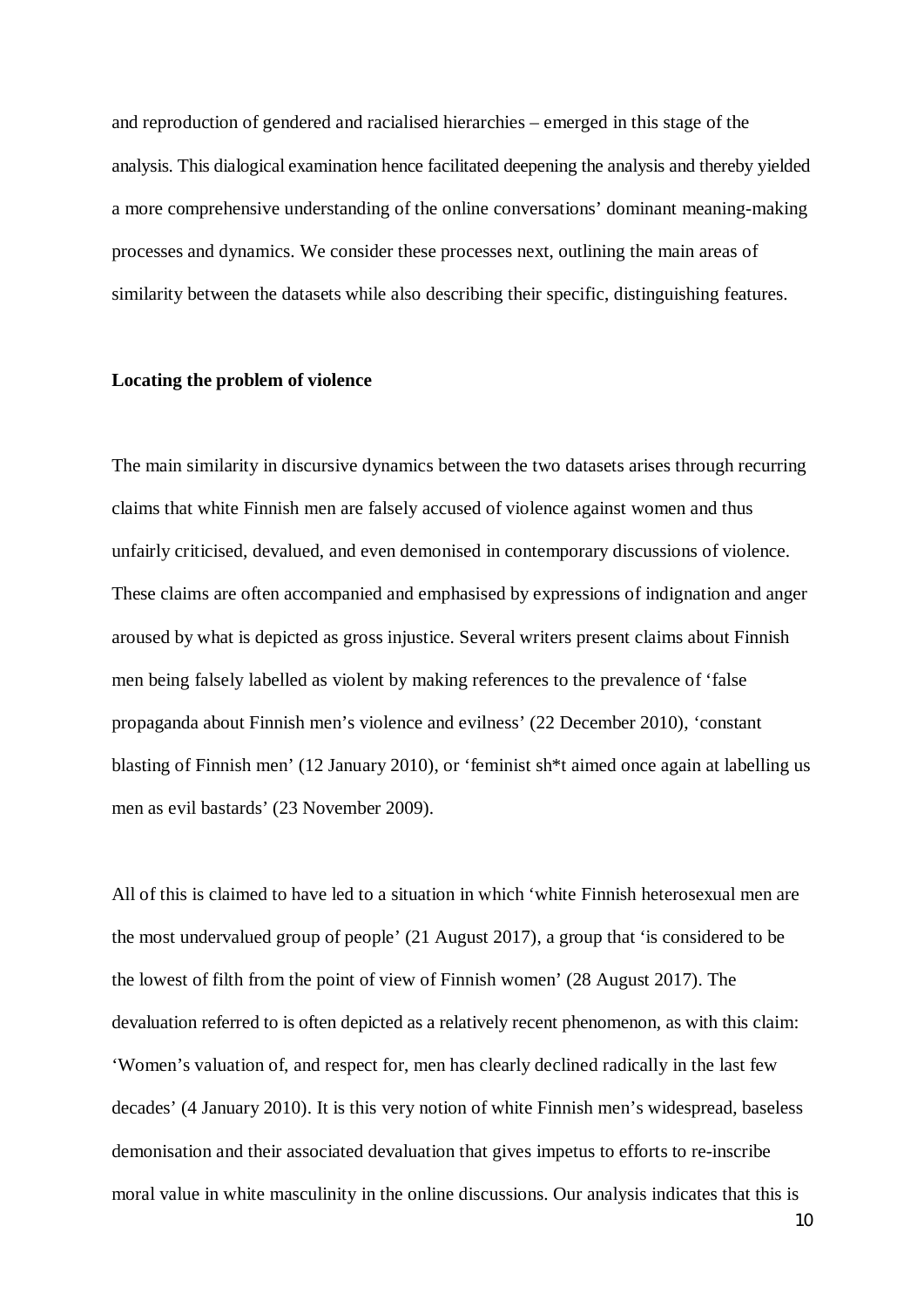done in two main ways: firstly, by constructing violence committed by women and non-white migrant men as a more significant problem than violence by white Finnish men (problematising) and, secondly, by constructing violence committed by women and by nonwhite migrant men as an indication of the overall moral inferiority of these groups (inferiorising).

Central to the problematisation of women's and non-white men's violence is the value attached to non-violence. As the problem of violence is primarily pinned to women and non-white migrant men, it is simultaneously detached from white Finnish men. For instance, in dataset 2, the illegitimacy of the putative devaluation of white Finnish men is constructed by claiming a non-violent identity for them, in stark contrast to the alleged threat of violence posed by migrant men:

> Women are scared of terrorism and rape. Both have increased because of migrants, yet there is an overwhelming amount of hate against Finnish men too, and contempt for them. When will the ordinary Finnish man get respect and even admiration? Why do women hate men even though the typical Finnish man wouldn't harm a fly? (21 August 2017)

Portrayals such as this enable connecting relative non-violence to the category Finnish men and, thereby, casting off the image of them as morally questionable actors that is rendered salient by their high rates of violence against women (eg Clarke, 2011). In fact, in many of the discussion threads in both datasets, these numbers were brought up explicitly, and they were often responded to by highlighting the violence of people other than Finnish men:

> Could one of you so-called tolerant people explain why you defend the actions of migrant rapists? You often compare them with Finnish men by saying: 'But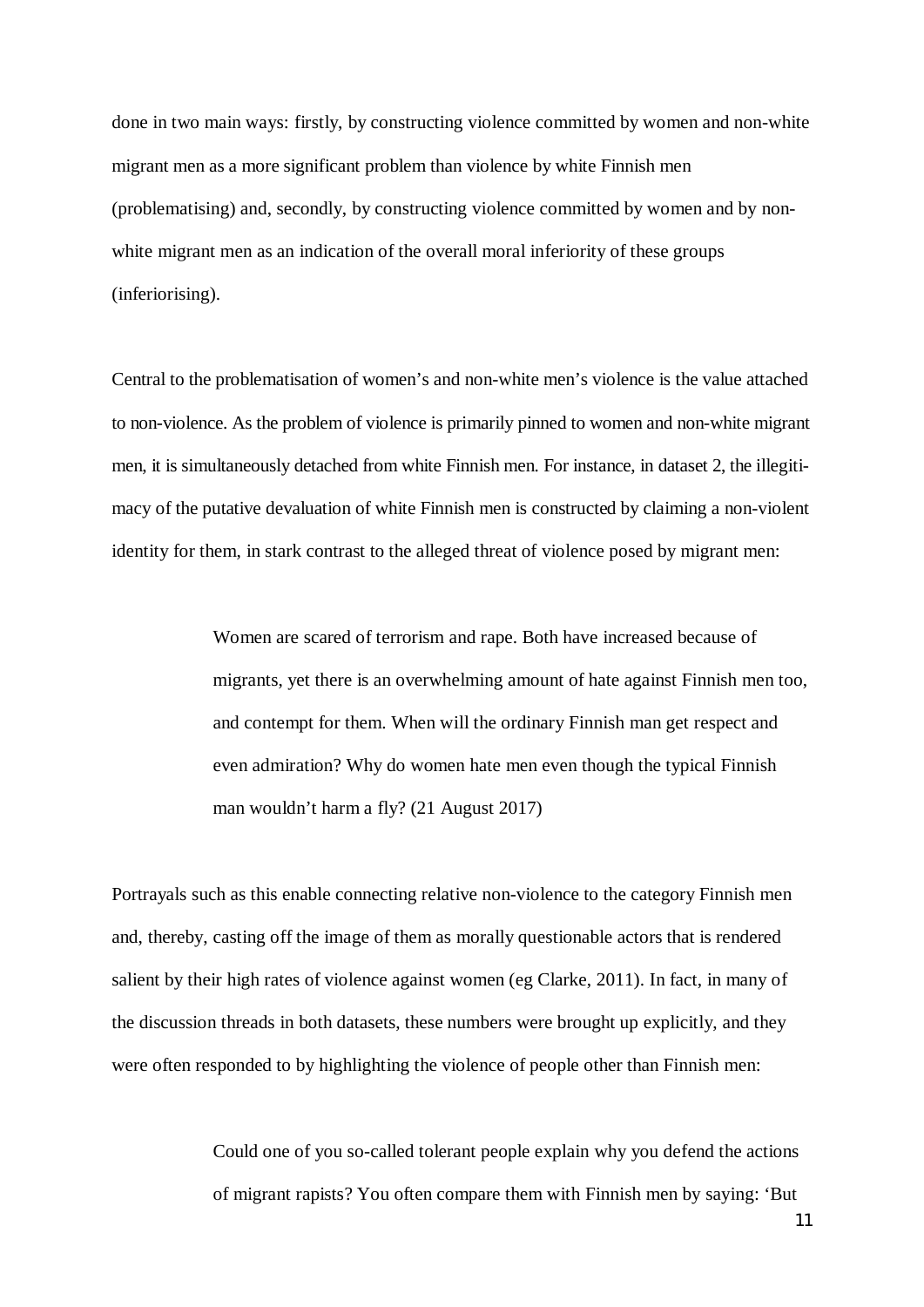Finnish men rape too!' Even if, by looking at statistics, we can see that the number of rapes committed by migrants is a bigger problem. It is a problem that should be talked about, and something needs to be done to solve it so that we can keep Finland safe for everyone. (13 October 2015)

As do several other comments in the data, the extract above distinguishes between sexual violence perpetrated by Finnish men and that by migrant men, highlighting the severity of the latter while downplaying the significance of the former for Finnish security. Similarly, rather blunt claims about the greater outrage merited by violence from Finnish women in comparison with Finnish men, particularly in intimate relations, appear regularly in dataset 1. Here, however, the meaning-making patterns are of a slightly different sort, highlighting the severity of women's violence relative to men's by portraying Finnish men as neglected victims of intimate partner violence:

According to current research findings, women commit aggravated domestic violence more than men, and still violence experienced by men is disregarded. Every blow hurts, and not all wounds depend on the size of the bruises or are visible. Equality should be extended also to seeing men as victims, and especially as victims of violence, as just as 'valuable' as women in the eyes of society and the law. (20 November 2016)

Several discussants directly connected this disregard for Finnish men's victimhood caused by women's violence to these men's baseless demonisation linked with being falsely labelled as violent. The connection was made, for instance, by claims that women's violence tends to be overlooked in cases of spousal conflict and that statistics get distorted accordingly, therefore giving undue prominence to violence committed by Finnish men. Hence, the argument is that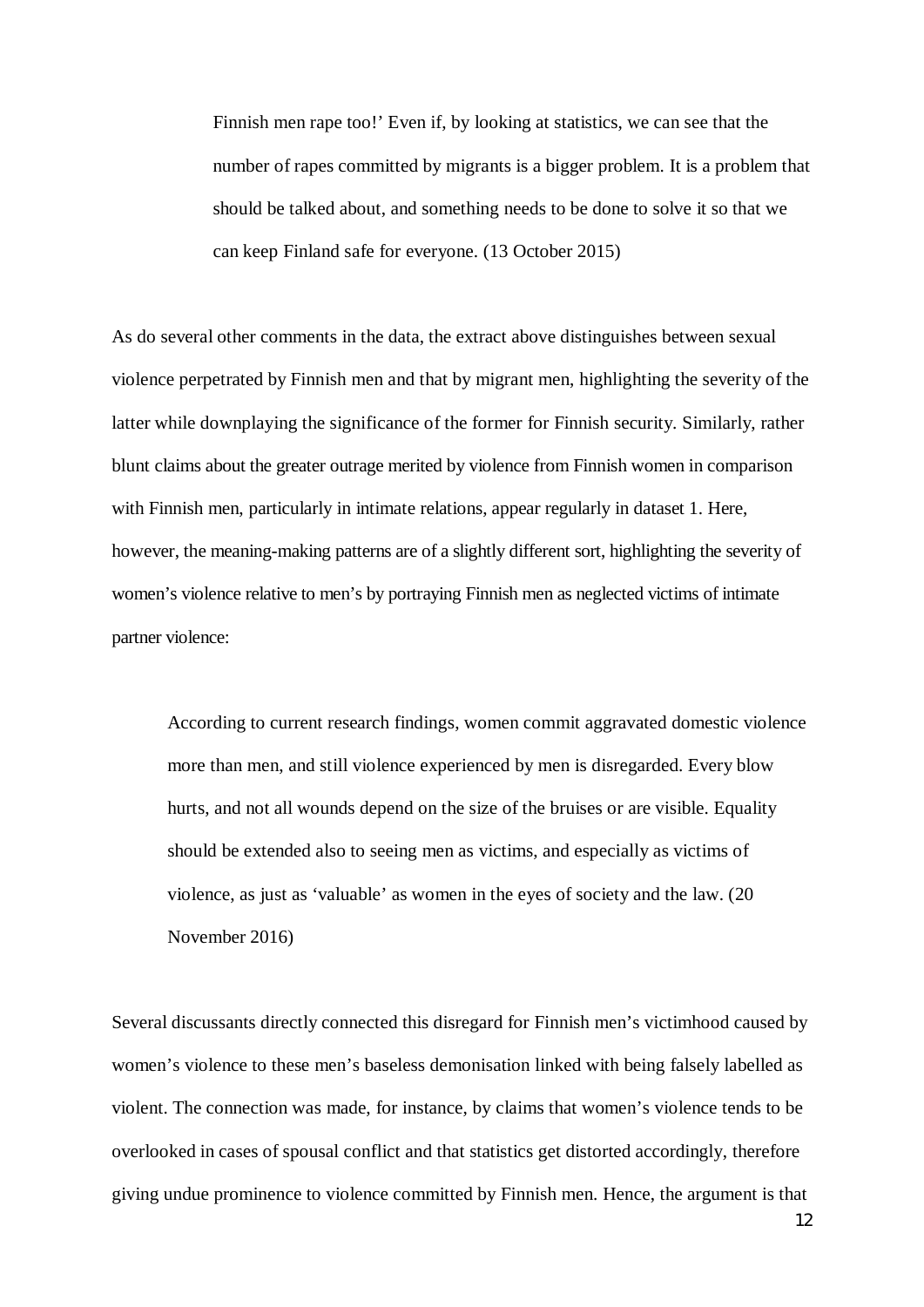'if in these cases the judicial system and the police were more just in their treatment of men and women, the numbers of violence-against-women cases would get significantly smaller' (24 April 2010). In casting suspicion in this way on statistics showing a high incidence of violence by Finnish men, in a manner reminiscent of the posts on non-white migrant men's violence, attempts are made to portray Finnish men as less violent than what the statistics imply. Some posters even asserted that women who have turned to violence take active part in the creation of the false image of Finnish men's violence by making false claims that they have been abused, so as to benefit – for example, in divorce proceedings: 'There are cases where a violent woman has managed to label a man as violent and on this basis has been granted, among other things, the custody of children after a divorce' (25 March 2012).

Even though these sets of conversations focus on different types of violence overall (intimate-partner violence in the case of women and sexual violence in the case of migrant men) and were triggered to some extent by different societal phenomena, both recurrently construct violence by women or migrant men as a social problem worthy of great concern and condemnation. Furthermore, in both datasets this problematisation is tied in with comparisons to violence committed by Finnish men in ways that afford downplaying its societal significance or, relatedly, for disputing the validity of statistics attesting to its high prevalence.

### **Inferiorising women and migrant men**

The second way of repudiating claims of white Finnish men's violence and reattaching value to white masculinity is by inferiorising women and non-white migrant men through casting those groups' violence as evidencing qualities that attach lesser moral worth to these groups and to the identities constructed for their members. These portrayals centre on the moral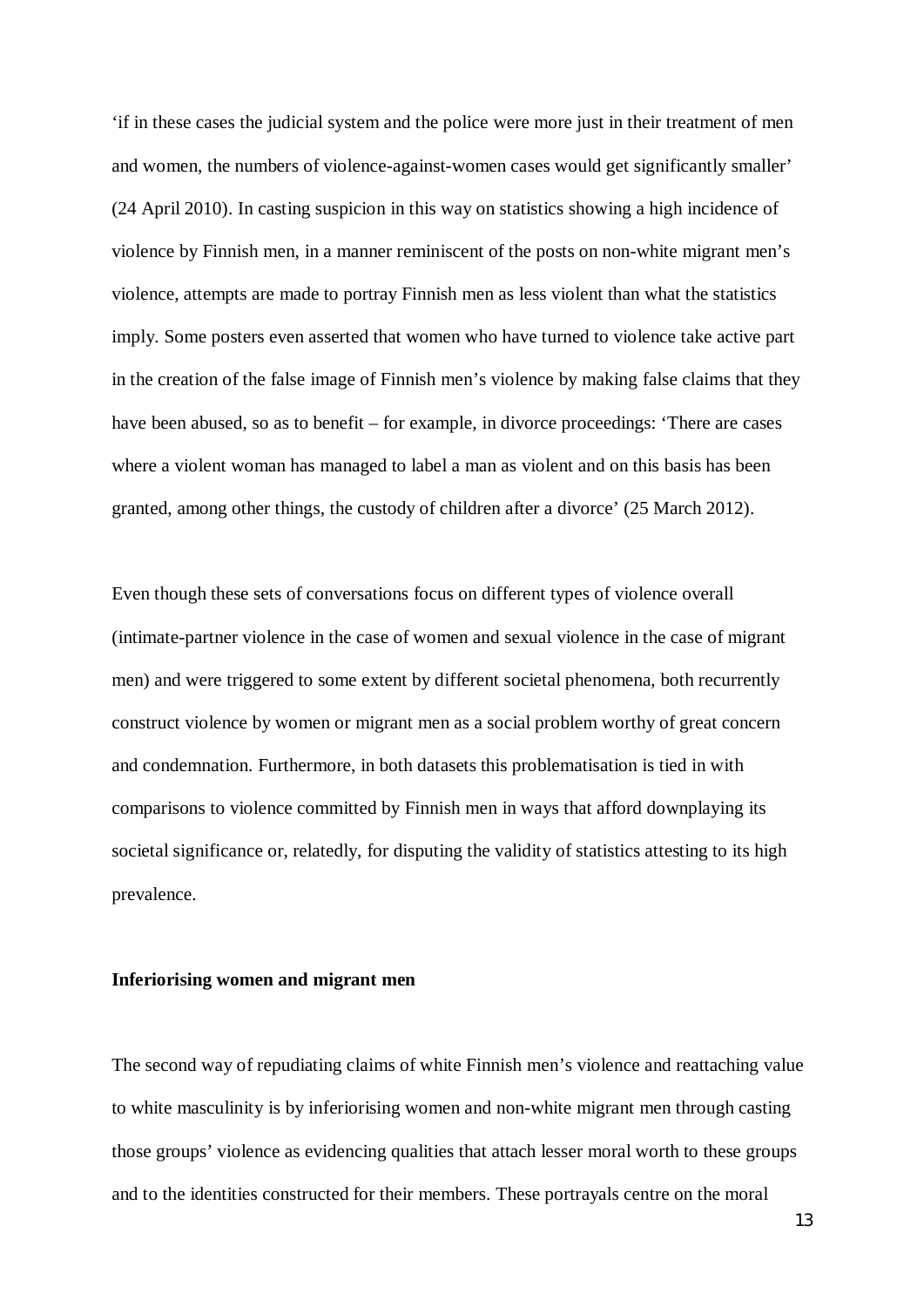value attached to the capacity of exercising responsible self-control (Skeggs, 2005), in which both women and non-white migrant men are often portrayed as lacking, while Finnish men may be depicted simultaneously as possessing it in abundance. Below is an example of how volatility, lack of control, and irrationality are attached to violence committed by women, with the effect of women as a social group being cast as naturally more aggressive and unpredictable than men (in the context of these discussions, the latter category seems to refer specifically to Finnish men):

> I have noticed among people close to me that women are much more violent than men. Women very readily attack a man if things don't go the way [the woman thinks] they should, and in those situations the man can't do anything really […]. Women also get angry more easily than men – because extremely few women don't get pissed off if a man, even in a calm manner, expresses a differing, reasoned opinion (the man is usually right). (26 January 2010)

In the extract above, the irrationality of women's violence is contrasted against what is characterised as men's rational and controlled demeanour. These portrayals rely on historically recurring notions of women's violence as expressive and emotive, and thus as less controlled than men's assumedly more instrumental violence (Campbell & Muncer, 1994). What is particularly significant here is the way in which attaching self-control to the category of men but not to that of women attests both to men's relative non-violence and to their superiority as rational, controlled human beings.

While the online conversations about female-perpetrated violence typically attach the capacity for self-control to the generic category of men (albeit evoking the image of specifically Finnish white men), thus doing the work of enacting gender differences, similar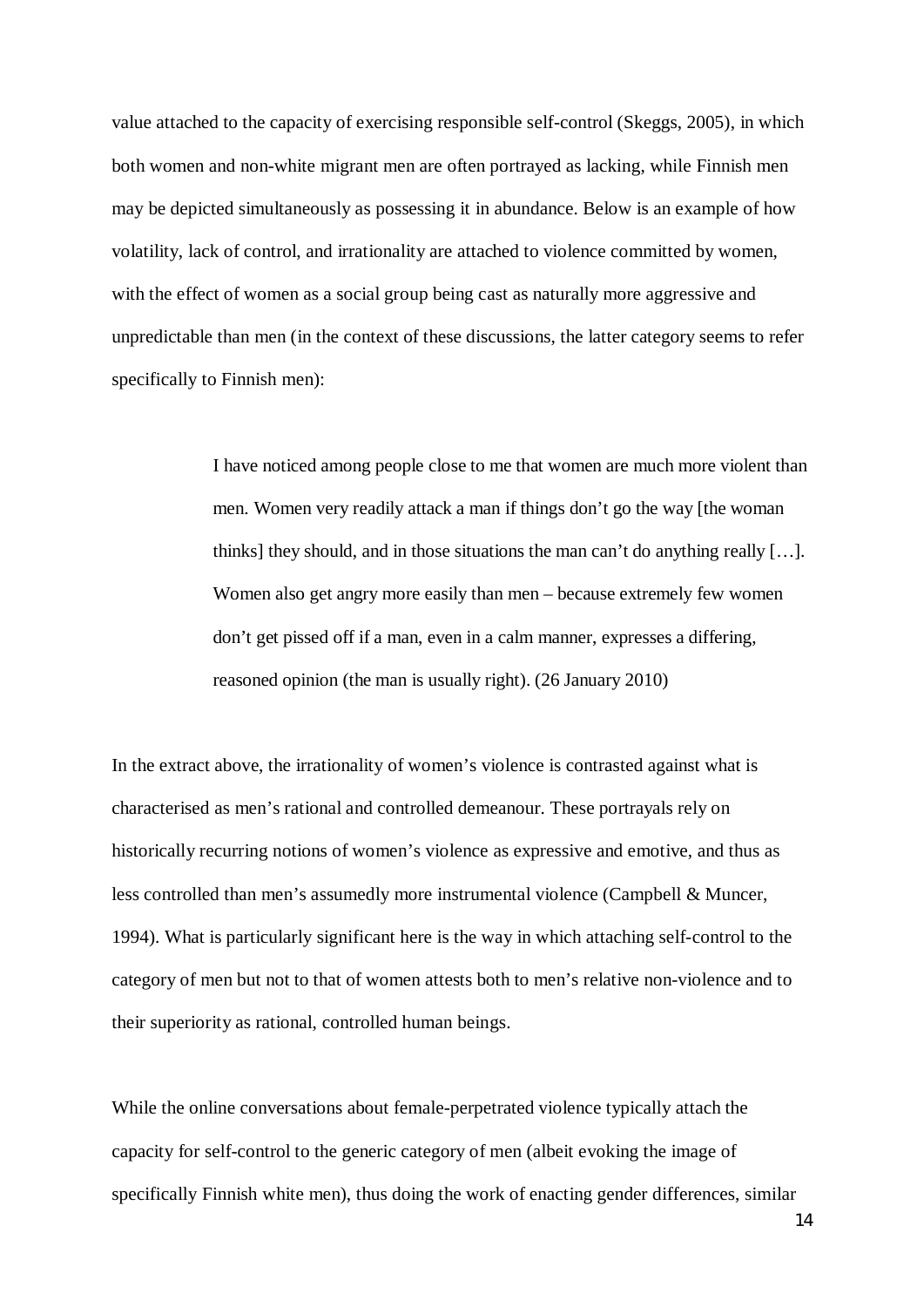meanings employed in the discussions of violence by non-white migrant men are central to constructing hierarchical distinctions *within* the category 'men'. Whereas the normativity of masculine self-control and rationality is taken as fundamental to white masculinity, non-white migrant men are frequently portrayed as coming from inherently violent, uncivilised, barbaric, and primitive cultures, and as therefore unable to control their violent and sexual urges:

> Why do we accept these intellectually retarded, horrid apes entering our country? It has already been noticed that they think only with their lower body parts. They aren't able to resist their animalistic urges. (24 November 2015)

Such depictions of dangerous foreigners have historical roots in the colonial myth of non-white men as wild animals attacking white women, which has served as justification for imperialist domination of non-Western regions (Nagel, 2003). This myth lies at the heart of a racialised moral hierarchy separating white civilisation and non-white primitiveness. However, the moral superiority of whiteness has historically been conflated with the moral superiority of white *masculinity* (Baird, 2009). Linked to this is the notion of white men's moral superiority as based not only on their self-control and rationality but also on their position as protectors of white women against the violence of non-white men. The discussants emphasise this position when referring to violence committed by non-white migrant men – even though several claim that it does not gain recognition and respect from Finnish women:

> When will Finnish women start to acknowledge Finnish men's genetically driven need to protect Finnish women? I'm sure there will come a time when Finnish women start respecting nice and decent men, but it requires there to first be an influx of hundreds of thousands of representatives of foreign cultures.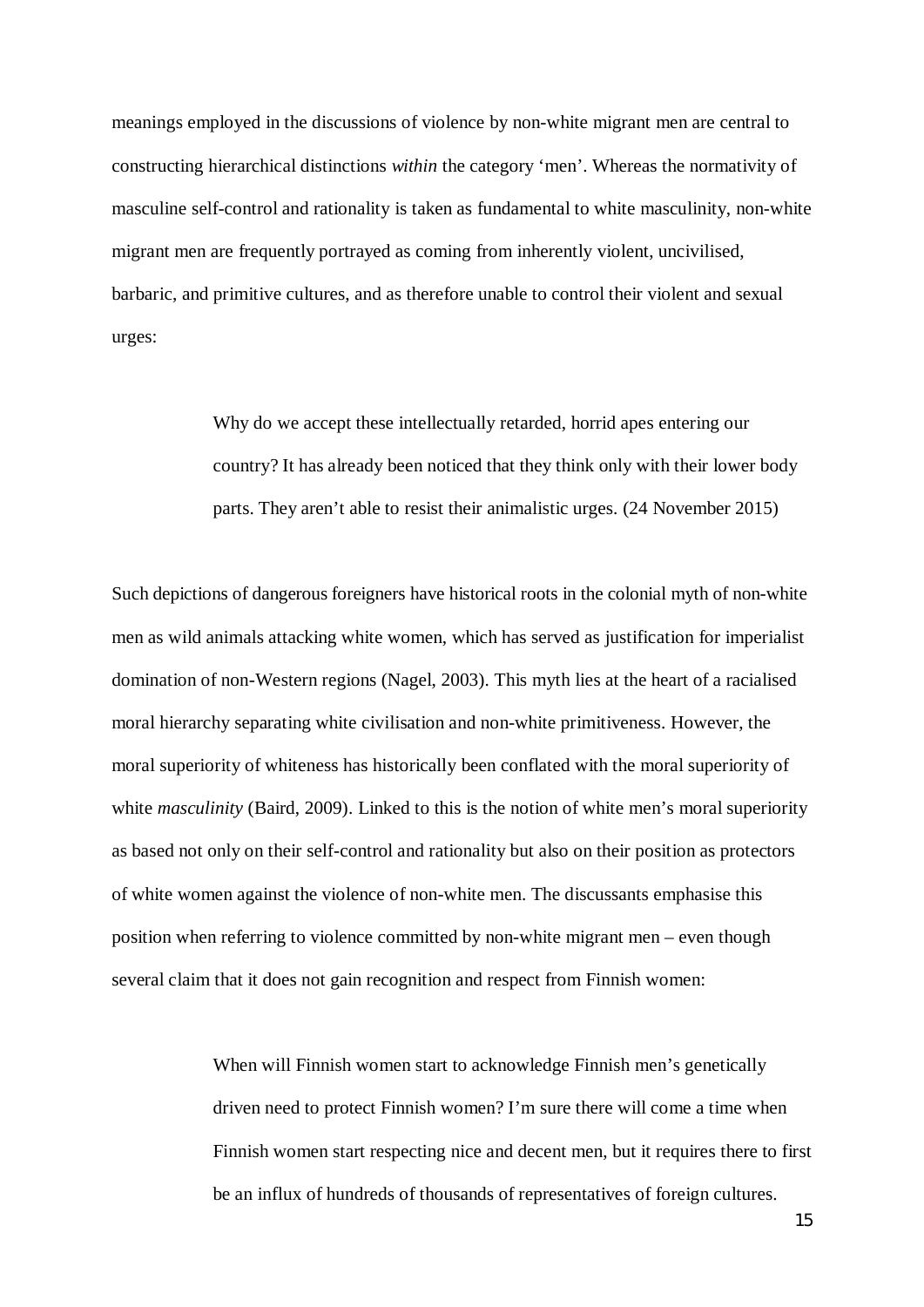There probably need to be bloody attacks every week before the Finnish woman accepts the thought that the 'Nazi' and the 'racist' she has defamed might in fact want nothing but good things for the Finnish woman and want none of those bad things for Finnish society. (28 August 2017)

The protector position effectively attaches value to the category of white Finnish men, since it affords associating various moral virtues with them: chivalry, responsibility, respectability, decency, etc. (Young, 2003). Furthermore, these descriptions legitimate white Finnish men's position as the natural, righteous defenders of not only Finnish women but also the nation and its borders, for which women are commonly a proxy in the cultural imaginary (eg Yuval-Davis, 1997).

What most clearly unites the above-mentioned construction of non-white migrant men and of Finnish women as more violent by nature and as irrational and uncontrollable – at least within the value system that valorises self-control – is that both reproduce moral hierarchies and distinctions by attributing negative moral value to those two groups and, correspondingly, positive moral value to the latter. That said, the historically intertwined processes in the reproduction of racialised and gendered hierarchies are generally reframed in today's discussions by two separate, though not unrelated, notions of gender equality. In order to mesh with contemporary societal contexts, the older, colonialist myths of non-white men's primitive violence against white women are utilised in ways that emphasise respect for gender equality as an essential element of civilisation (see also Brubaker, 2017). The online conversations attest to this in how the representation of non-white migrant men as violent by nature is often linked with a sense that their violence is a cultural trait that is incompatible with the core Finnish value of gender equality: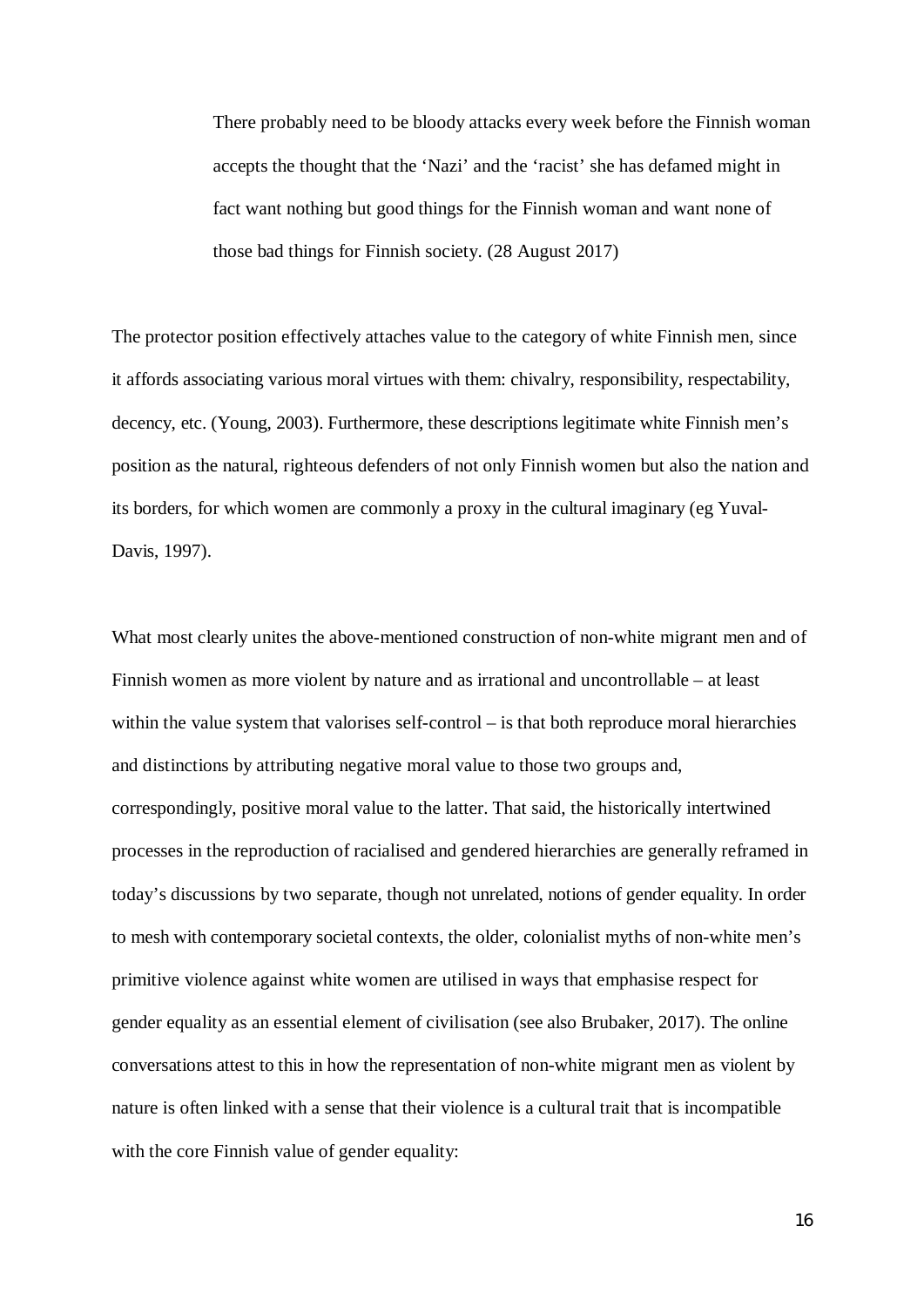The argument that 'Finnish men rape too' doesn't work here. This isn't about any type of isolated incident in which there was a single lapse of judgement under the influence of alcohol. This case of migrant rapists represents a more general statement about Finnish culture and women: these migrant men think that the Finnish woman is a bit too self-sufficient and provocative. These men represent a culture opposite the Finnish one. (12 March 2015)

In the extract, rapes by Finnish men are attributed to momentary errors of judgement. Those committed by migrant men are, in contrast, characterised as determined by a cultural background that is incongruent with Finnish values, on account of its backwardness in terms of gender relations. The contrast works to distinguish what are constructed here as non-violent, equality-endorsing white Finnish men from patriarchal, violent 'outsiders'. This process is coupled with not only constructing difference between migrant men and Finnish women but also the sexualization of the latter. This involves a gaze that constructs them as 'provocative' only from the perspective of migrant men, not Finnish men. Thus, there is an insi that the Finnish men are not troubled by women's (sexual) agency that further consolidates the distinction between Finnish and non-white migrant men.

The notion of equality as a specifically Finnish value is recurrently drawn upon also in the threads about violence committed by women, but usually in somewhat different ways. Here the notion of 'equality having gone too far' (Keskinen, 2013; see also Dragiewicz, 2011) is central in the portrayals of women's violence, where (Finnish) men are presented as occupying a less advantaged position than women do: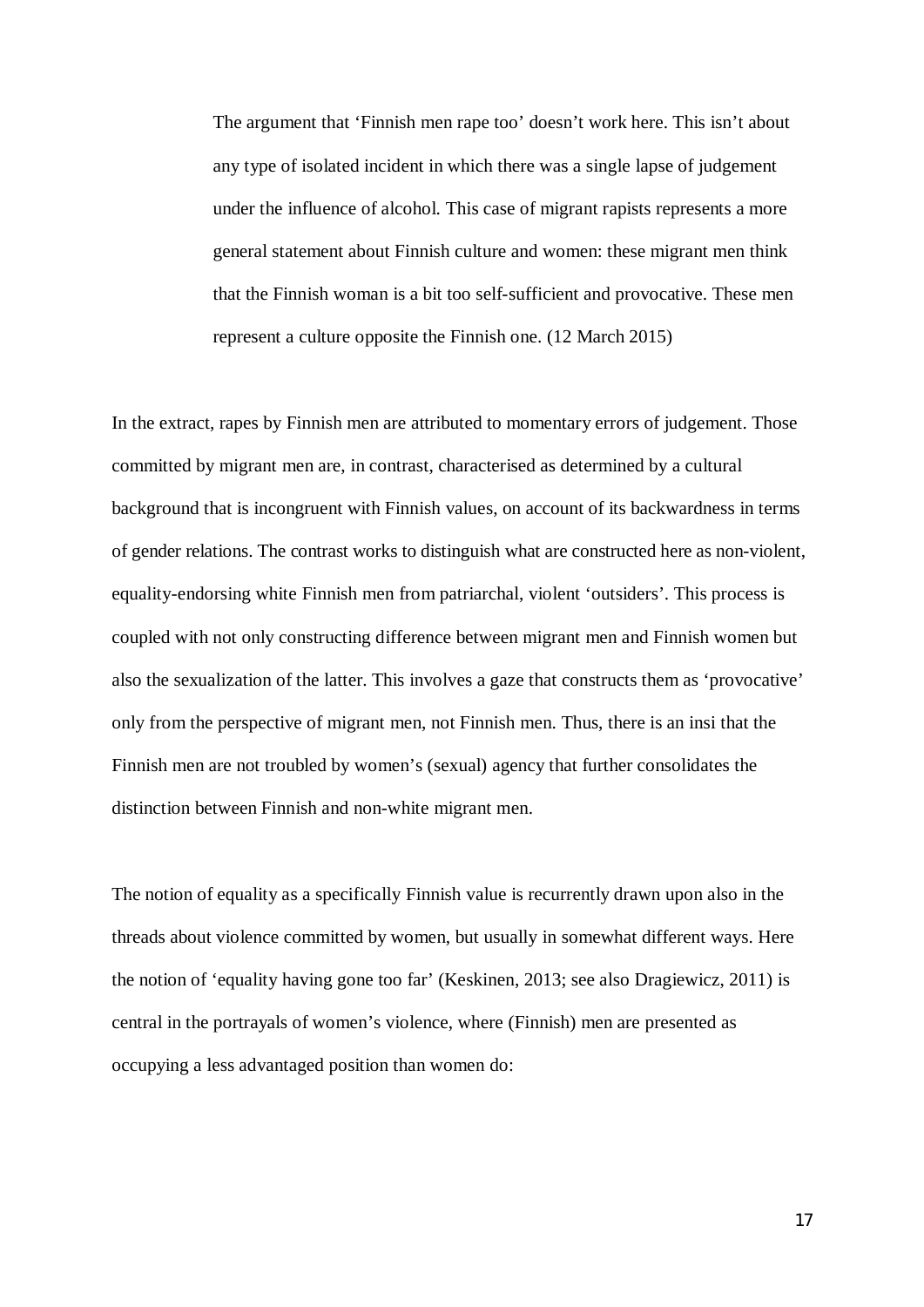This is what women's equality is like. Women use more violence than men. But women don't even consider it to be violence. Because the man deserved it. On top of this, other women laugh at the man [on the receiving end of it]. (31 May 2013)

The relationship between women and men that is constructed in portrayals such as this is unequal, with women being presented as disrespectful not only toward men but also to the ideal of equality, having purportedly created their own version of it, a contemptuous one. While Finnish equality is depicted in portrayals such as this as being given unfavourable lip service, and is attached to meanings quite different from those appealed to in conversations about non-white migrant men, similarly to the positioning of migrant men in the latter discussions Finnish women are presented here as disrespecting this core value of Finnish culture. What distinguishes the portrayals of Finnish women and migrant men, however, is that the former is in fact centrally based on insinuations that equality is not all good but can also go too far. The analysis below further illustrates this.

#### **Enacting exclusion from circuits of moral value**

We posit, on the basis of our analysis of the two datasets, that the online discussions about violence constitute a highly contested battleground for struggles over moral value, through which hierarchical distinctions are made along gender and race lines (Skeggs, 2005; Skeggs & Loveday, 2012). As moral value cannot be permanently attached to any particular social group, it is subject to ongoing struggles, re-inscriptions and circulation through historically contingent and evolving discursive processes. As we have illustrated, the value attached to gender equality figures centrally in such struggles in both contexts of discussion. What we find most noteworthy is that in these conversations the very same value that feminists have mobilised in questioning the seemingly self-evident nature of symbolic power of white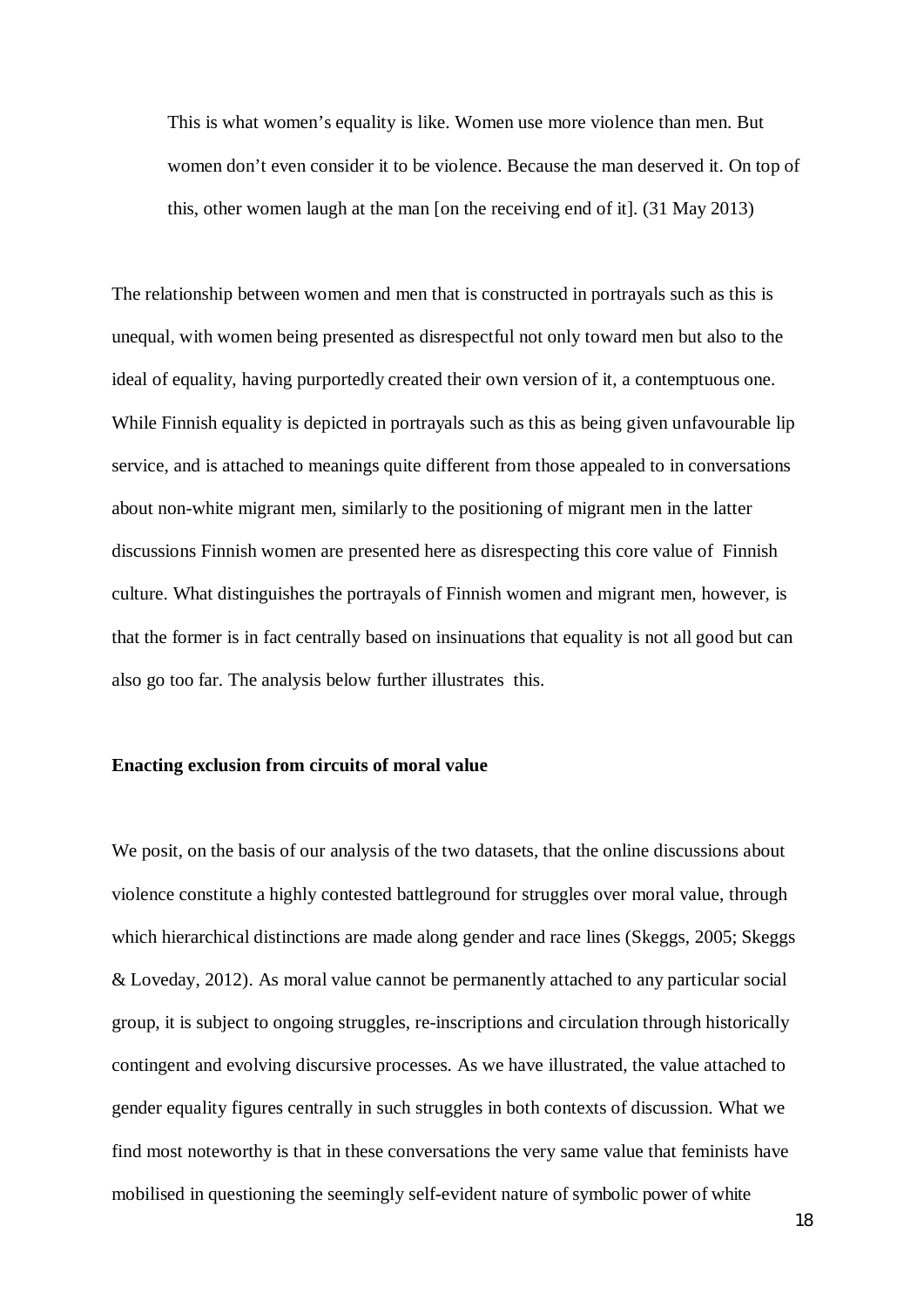masculinity gets employed repeatedly in ways that reproduce gendered and racialised hierarchies. In other words, we find that the patterns identified in the data represent efforts to capitalise on the core ideal of gender equality for purposes of reclaiming moral virtue for white masculinity. There is great similarity with the political rhetoric of right-wing populists and anti-immigration activists who seek to reimagine whiteness and masculinity by appropriating ideals of gender equality to exclusionary ends (Keskinen, 2013). The term 'femonationalism' coined by Farris (2017) describes how such seemingly oppositional forces, such as right-wing nationalism and certain strains of liberal feminism, share the belief in the supremacy of western values and depict racialised men as dangerous to those values and, most importantly, to the value of gender equality.

In the material we have analysed, however, the value of gender equality is appealed to for excluding from the circuits of value not only racialised masculinities but also those Finnish women who seem to do gender and race in the 'wrong' way. In addition to assertions about many women now being more violent than men, both datasets feature claims that Finnish women have become 'overly dominant alpha women' (15 October 2015), a development that ostensibly has led to 'tyranny of Finnish women who keep starting a row' (19 August 2017). The titles of some threads focused on women's violence – such as 'Has the woman gone from soft to a violent monster?' (11 January 2010) and 'Why do women get divorced, cheat, and use violence ever more often?' (23 November 2009) – vividly illustrate these notions linked to the view that 'the equality fuss is going too far' (21 August 2009). These claims quite clearly rely on a normative sense of an order wherein women's submissive position is deemed to have been neglected via inappropriate gender performances.

Further exploration of the intersections between our two datasets revealed that the expectations connected with doing gender in the right way are closely linked with those of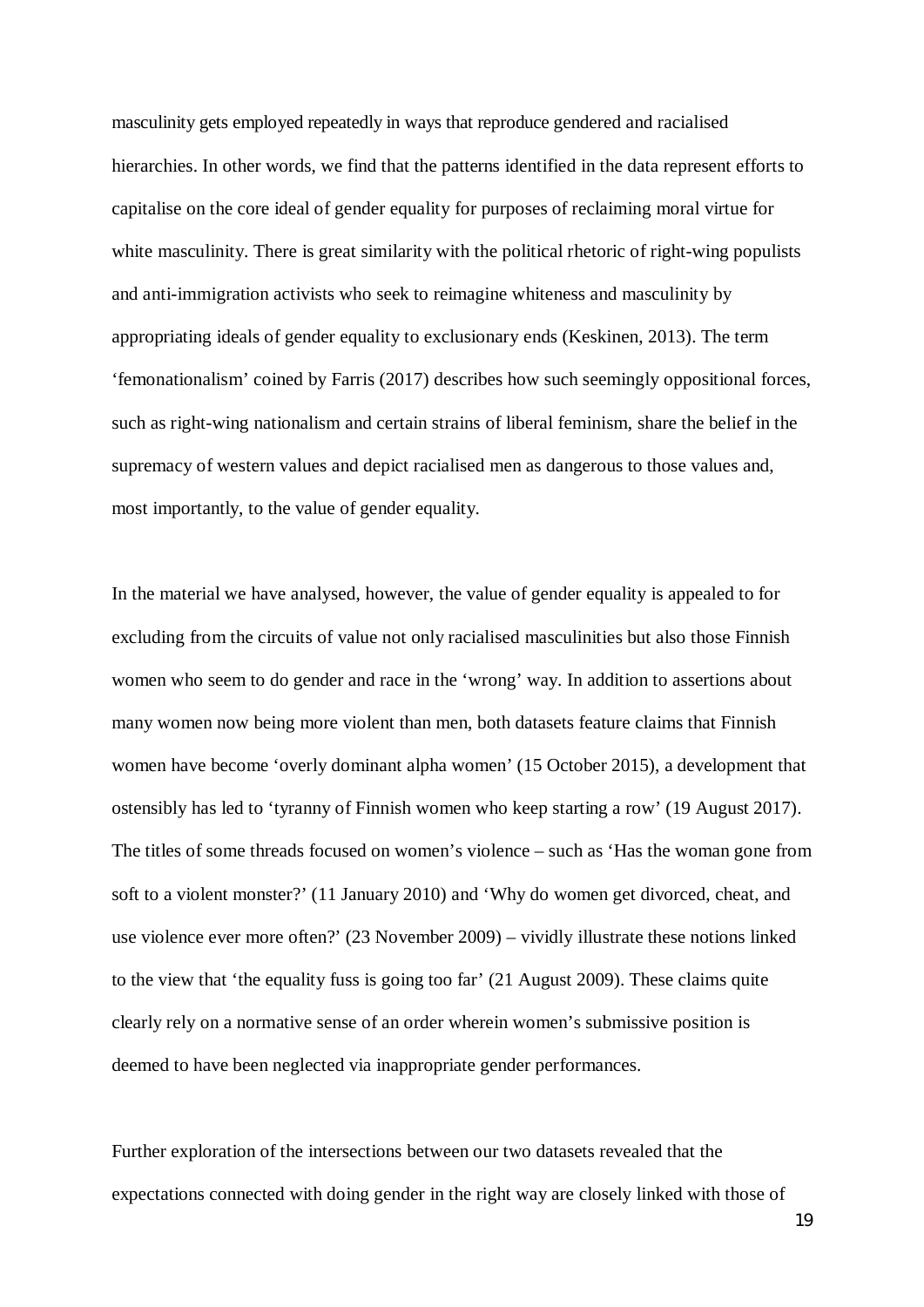doing race in the right way. One of the clearest examples of this emerged in how some commenters expressed disappointment with Finnish women's purported failure to appreciate white Finnish men and the protection those men offer against non-white migrant men:

> The Finnish alpha woman really doesn't accept protection from anyone, especially not from nice and decent Finnish men. (28 August 2017)

In terms of hegemonic masculinity (eg Connell, 2016), this refusal to be protected by Finnish men could be interpreted as violating the norm of submission and of being a passive object of white men's protection against the violence stemming from inferior masculinities. This refusal to be protected is recurrently evaluated in the discussions in line with the logic of masculine white nationalism (Keskinen, 2013), which conflates race and gender with the ideal of the Western white nation. In this logic, Finnish women's alleged tendency to not value white Finnish men's position as their protector and a national guardian is constructed as threatening the nation and its values. This is evident in, for instance, claims about 'excessively tolerant whores', who are accused of 'jeopardising our moral order by letting migrants come here and by defending their misdeeds' (23 August 2017). In an echo of what previous research examining Finnish and Swedish online discussion has shown, anti-racist women are often cast in our data as 'race traitors' who, for exhibiting disloyalty to their society and their 'own people', are shamed as 'tolerance whores' (Sundén & Paasonen, 2018), and thus cast as lacking moral value.

These portrayals of Finnish women demarcate hierarchies not only between white and non-white men and between white men and white women but also among white women. Even though femininity is not symbolically associated with dominance in the same way that particular versions of masculinity are, it can allow access tosymbolic capital when attached to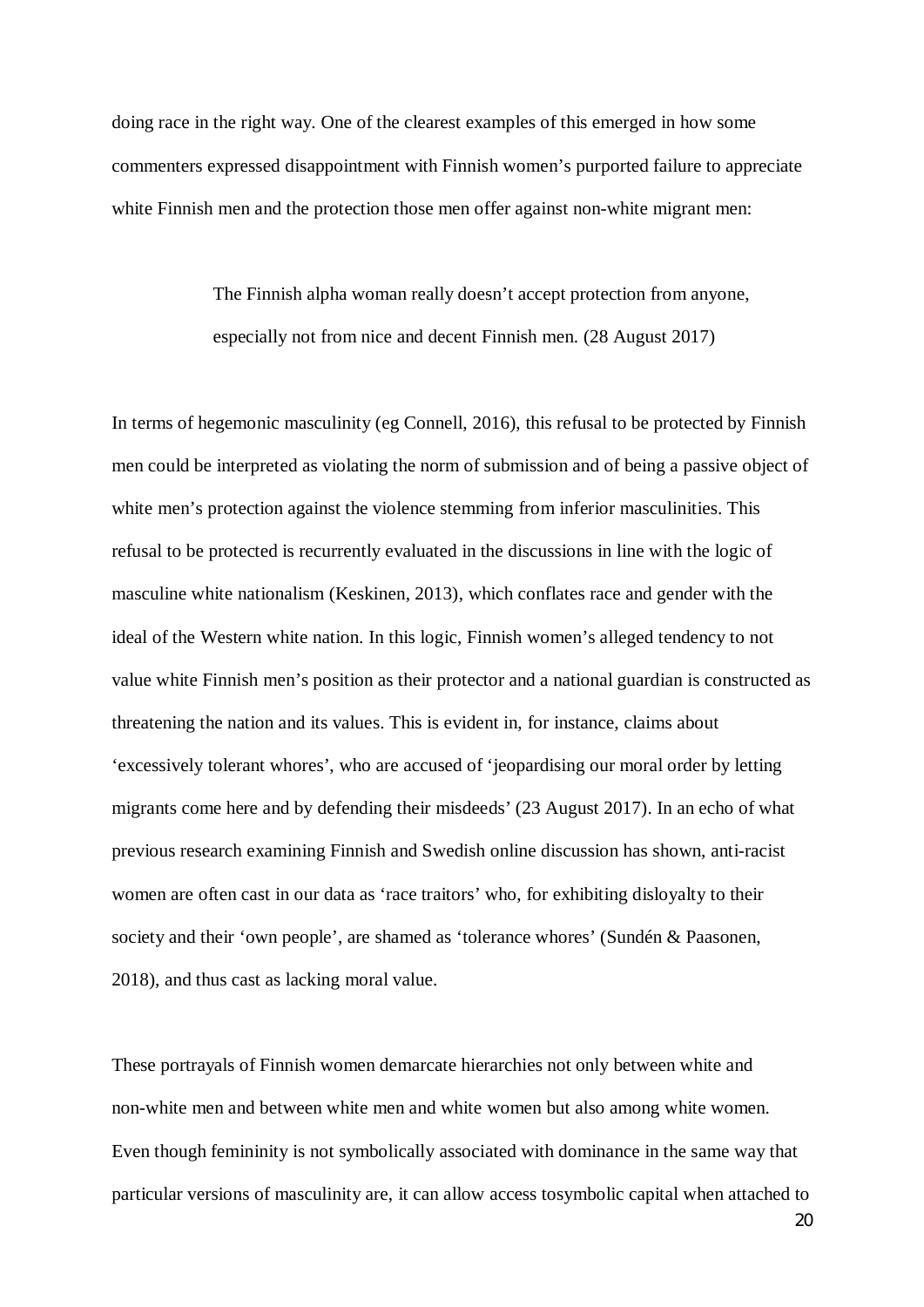other valued dispositions, such as whiteness (Skeggs, 2005). The value given to hegemonic whiteness not only positions those marked 'white' as superior to those marked 'non-white' but also inferiorises characteristics associated with 'being white' that deviate from dominant ideals connected with whiteness and thereby function as tools for devaluation (Hughey, 2010). Our analysis can therefore be seen as delving into the construction of some Finnish women as symbolically representing 'failed white femininities'. Though the discussants refer to women mainly as representatives of the generic category 'women', the devaluation we have traced above is specifically targeted at those Finnish women who are seen as violating gendered and racialised norms. It is noteworthy that even though the posts' authors seldom identify themselves by gender, we can presume that white Finnish women too participate in performing these moral evaluations (recall that our datasets include threads from several discussion fora targeting women in particular). Indeed, the literature (eg Keskinen, 2018) attests that some Finnish women have become active in anti-immigration and right-wing populist groups, often drawing on both traditional definitions of femininity and liberal understandings of gender equality in this. We suggest that this is linked with the potential of moral value that is attached to the position of an object of protection that is made available in the discourse of violent migrant men, and that constitutes the opposite of failed femininities. This potential for value distinguishes the portrayal of Finnish women from that of migrant men construed as irredeemably threatening.

In the posts, those who represent 'failed white femininities' (overly dominant/tolerant women, as well as those deemed violent) are frequently constructed as legitimate objects of devaluation, derision, exclusion, and corrective action of various sorts:

> Now, finally we need to get women's violence under control! Now we sacrifice children and men for nothing at the altar of violence by focusing only on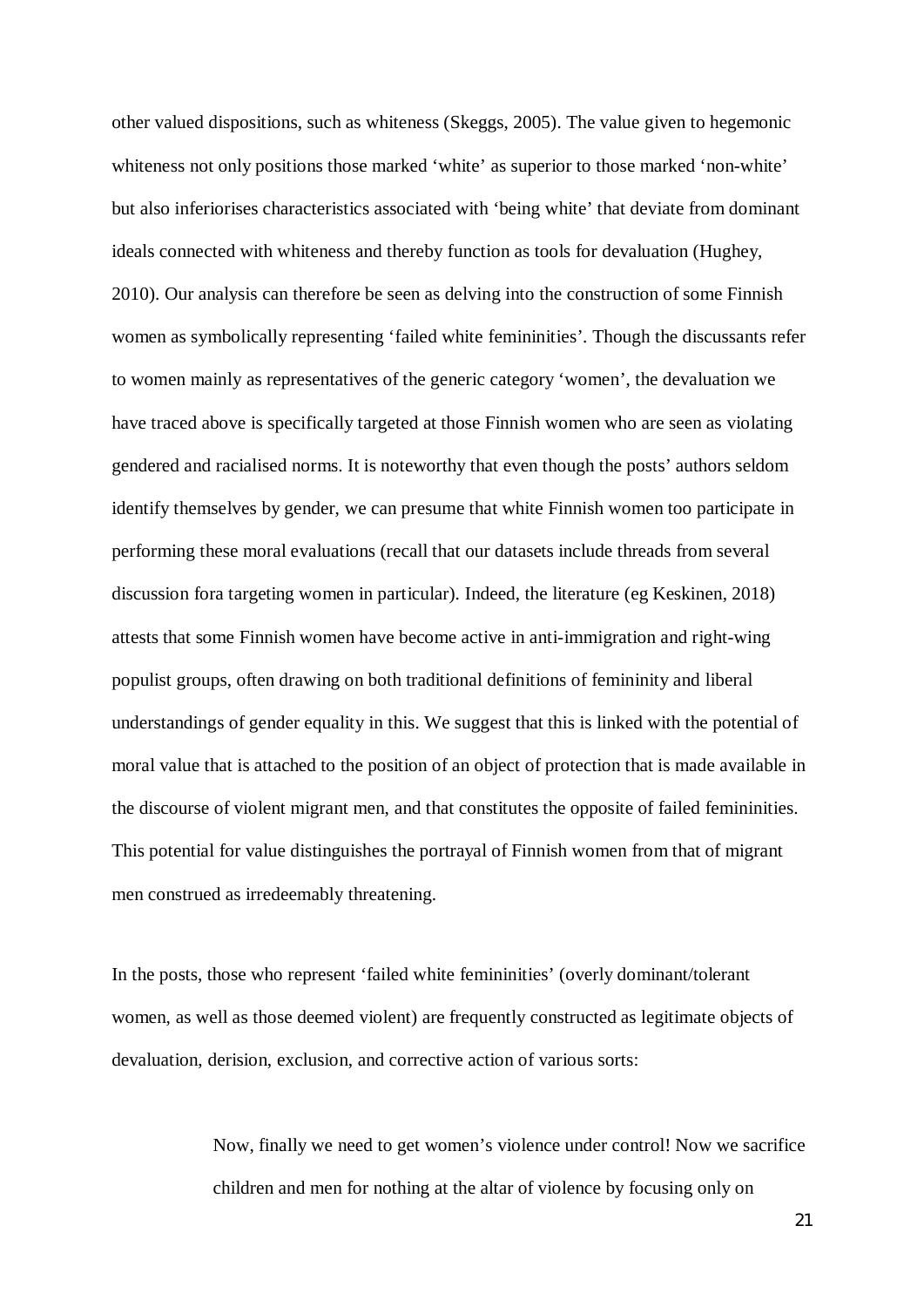violence inflicted by men on women! Now we finally need to end all this distortion and lying done on women's behalf against men! (15 December 2015)

The similarities between portrayals of non-white migrant men and Finnish women extend to these calls for remedial action. The extract below shows how the lack of control attached to these groups, along with Finnish women's and migrant men's alleged disrespect for Finnish men and for the nation and its values they seek to protect, serves as justification for Finnish men's efforts to put them and the societal situation in order, violently if need be. Here, then, Finnish women and migrant men have become objects of justified retaliatory violence by Finnish men, who are called upon to actively take charge of the allegedly dire state of society.

> Finnish men, you should now fix yourself and your country at last. Get those hags and migrants under control; it shouldn't be too hard a task for you. Who cares about penalties if you get to teach some bastard a lesson? (30 November 2015)

Akin to these calls for action, found in both datasets is occasional violent silencing of those who express dissenting views. There is a recurring statement that 'man-haters' – those Finnish women who are portrayed as unfairly accusing white Finnish men of violence against women or as excusing violence committed by Finnish women or by non-white migrant men – should 'just shut the fuck up' (29 November 2015). Sometimes the hate circulating in these discussions culminates in a sense that it is fitting to threaten the dissenters, mostly assumed or constructed aswomen, with violence – for reason of their nonconformity with the views reiterated in the discussions: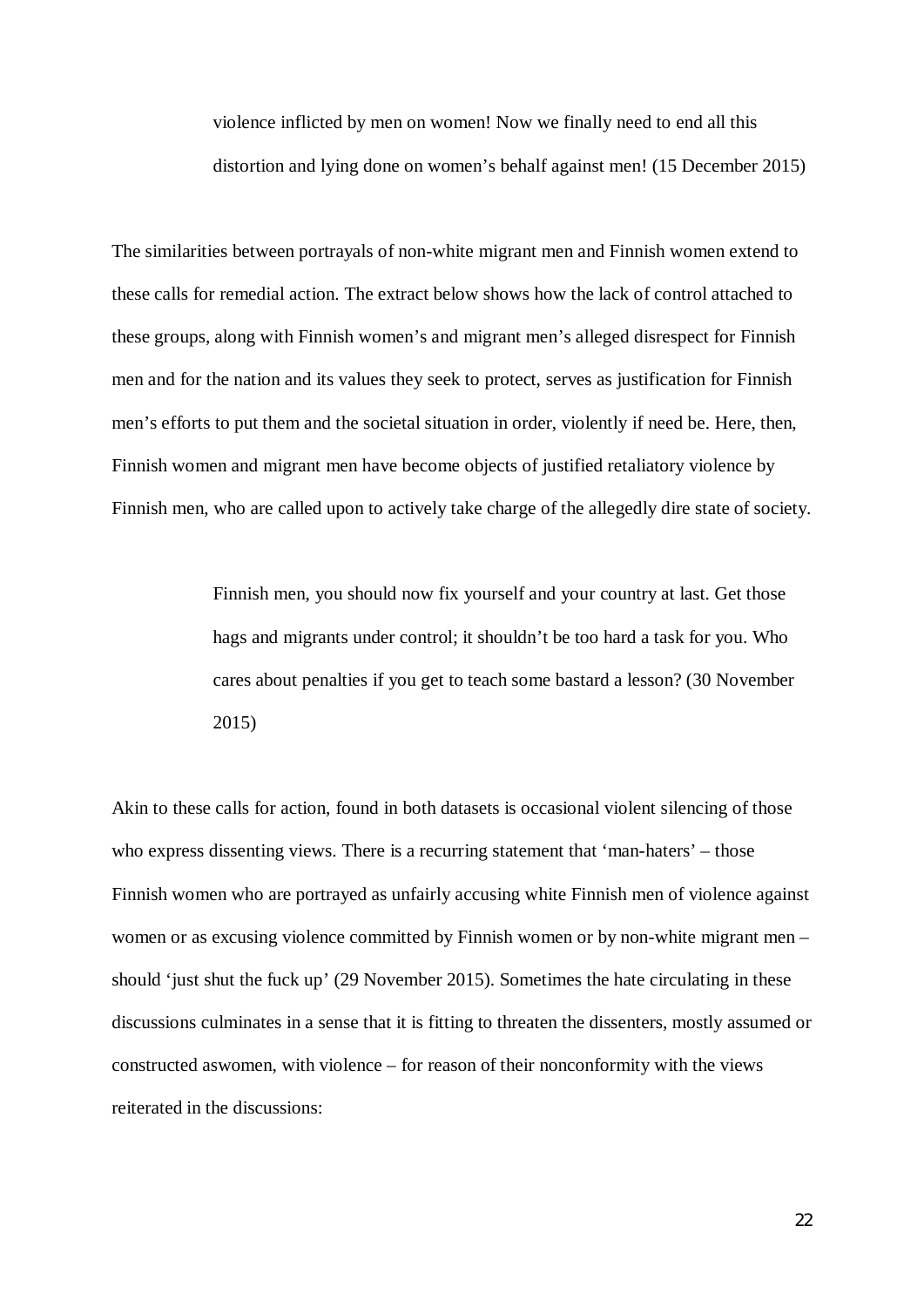Migrants arriving from the Middle East and Africa commit rape 17 times more often than native Finns do. Think about when hundreds of thousands of those worthless people arrive and there will be rapes every day. So don't you come here, filthy animal, to squawk about things you don't know anything about or understand. I hope this cow will be beaten by somebody. What a whore! (29 November 2015)

In the extract above, the immorality and worthlessness of the dissenter (assumed to be a woman) is constructed by employing derogatory gendered terms ('cow' and 'whore'), in a manner strikingly similar to that in which non-white migrant men are cast here as 'worthless people' – and indeed, elsewhere in the discussions, often depicted as animals or over-sexual. This is linked with the commentator being asserted to possess diminished capacity to make judgements and an associated lack of knowledge. In this, the example vividly illustrates what is often at stake in online discussions about violence: claim-making and struggles for not only moral value but also the authority to evaluate and criticise others and their moral worth (Skeggs, 1997). In these struggles, the association between moral virtue and white masculinity is reaffirmed through processes whereby the latter is linked with non-violence, rationality, selfcontrol, and respectability with the help of images of non-white migrant men and Finnish women built on a lack of these attributes. Paradoxically, however, this is coupled with violent silencing of any criticism of white masculinity, silencing for which these portrayals are taken as justification.

# **Conclusions**

In this article, we have analysed the dynamics and discursive processes at play in struggles over value within the context of online discussions about violence committed by women, on one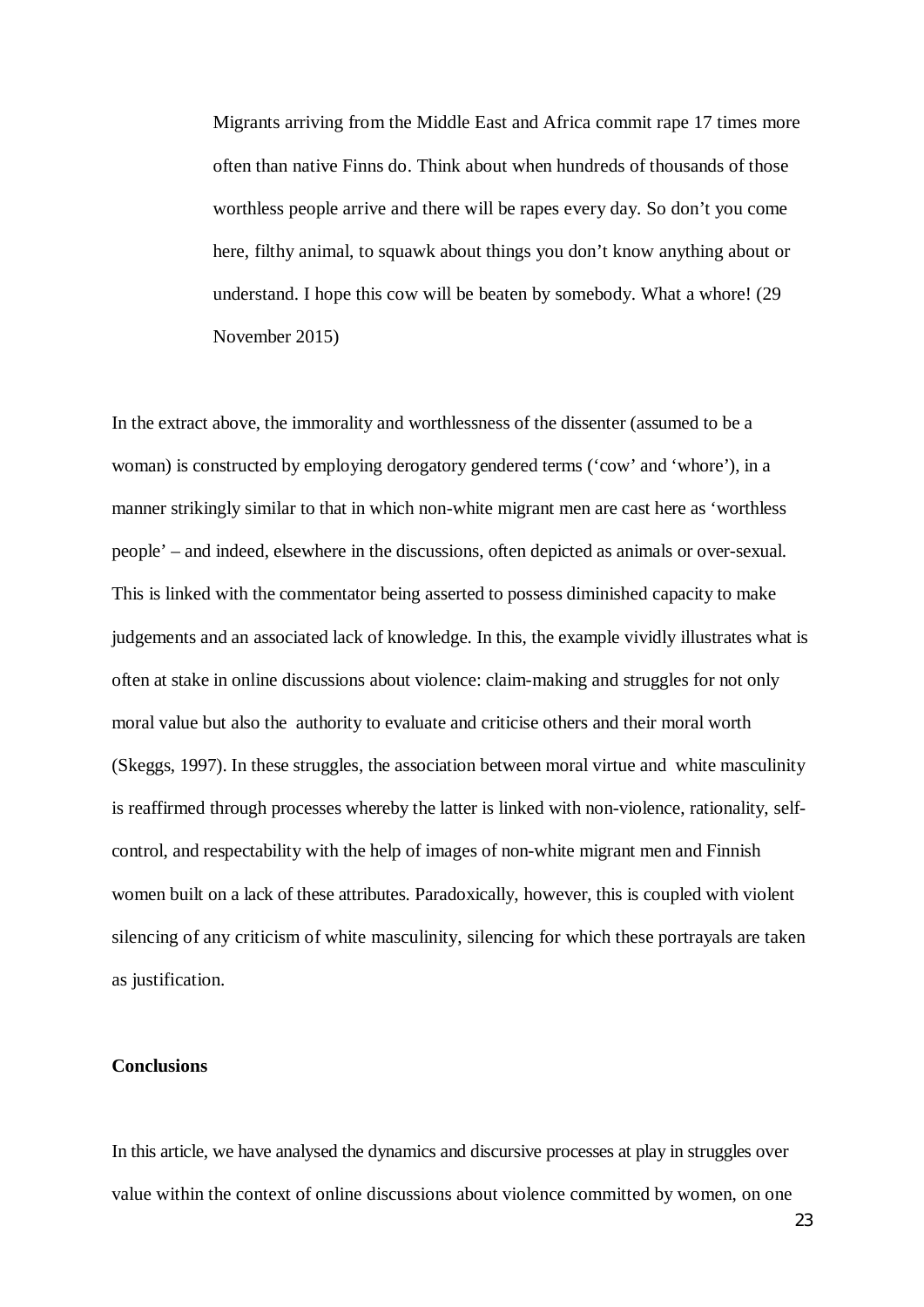hand, and migrant men, on the other. By illustrating how moral evaluations are enacted in the two sets of discussions and considering them side by side, the analysis shed light on the intertwined reproduction of gendered and racialised hierarchies in contemporary context, characterised as it is by structural changes that have influenced both gender relations and the ethnic composition of many of the nations of Europe, Finland among them. We suggest that the parallel crises of white hegemony and male hegemony are recurrently projected on the images created of women and migrant men, whom the discussions thereby often construct as hateful and morally despicable. Furthermore, this examination revealed historical continuity exhibited in both sets of conversations – as the identified meanings and the modes of making evaluations stretch back to moral distinctions that have long facilitated the maintenance of white masculinity's powerful position in relation to feminimities and to othered masculinities alike –coupled with flexible tailoring to the contemporary, local context for meaning-making.

This customisation reflects the particularities of the local context in that it relies heavily on assumptions related to gender equality as a central Finnish value and also the idea that this has already been largely achieved, to the point of having gone 'too far'. By analysing the two datasets side by side, we have been able to lay bare these contradictory and intersecting references to gender equality and their parallel functions in the reproduction of gendered and racialised hierarchies. While highlighting equality as a Finnish value does the work of excluding migrant men from national belonging, the notion of equality having gone too far functions similarly in legitimising the exclusion of certain groups of women from the circuits of moral value. It is noteworthy that, although the women constructed as deserving such exclusion seem racially unmarked, their construction as such is informed by whiteness and the gendered meanings associated with it in the Nordic context (Horsti, 2017): the privilege linked to whiteness is inextricable from the claims about women's power exceeding men's, while at the same time the figure of an excessively violent, dominant, tolerant, and/or vocal woman encapsulates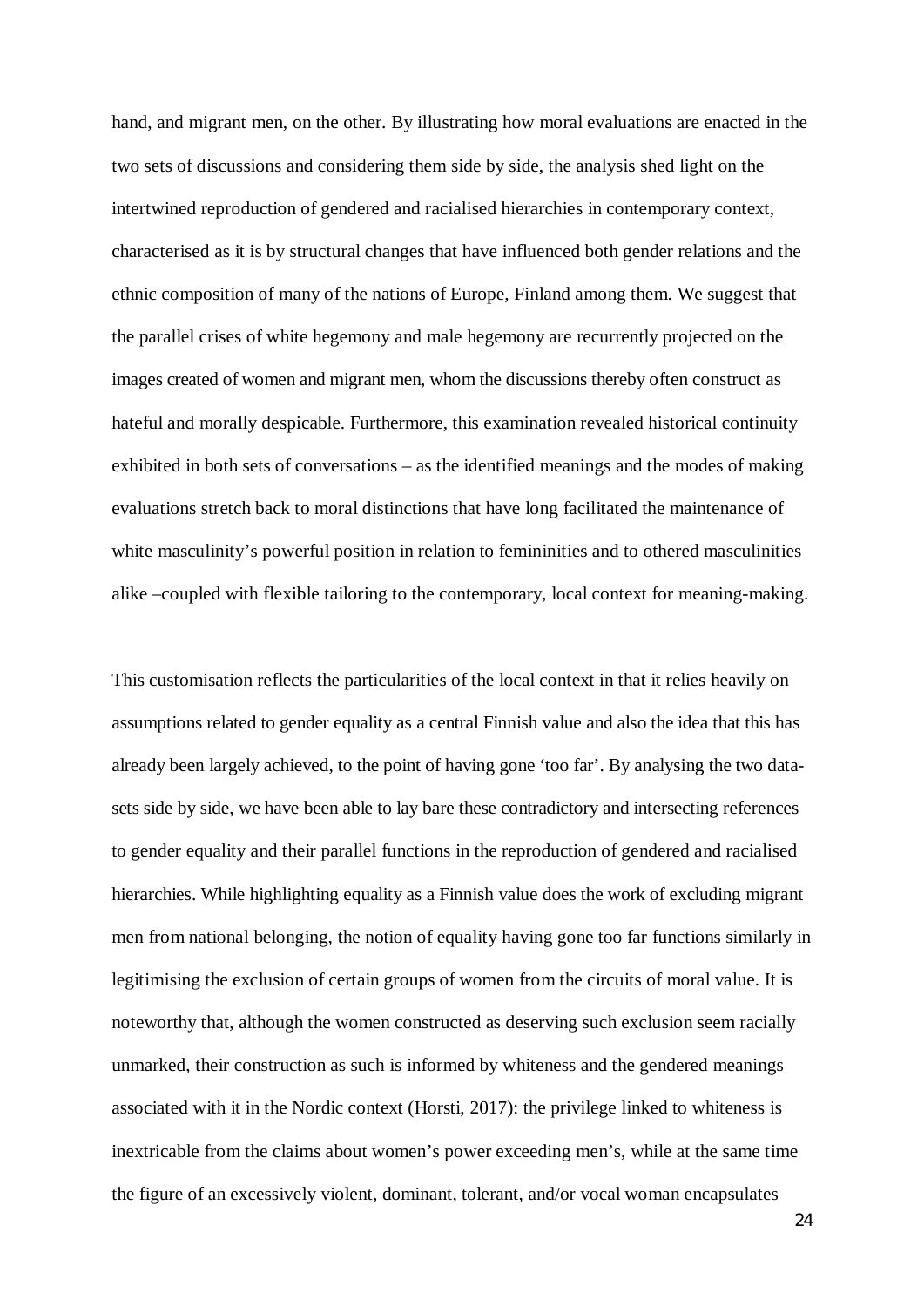doing whiteness and femininity in the wrong way. This gendered and racialised impropriety serves as justification for directing hate and violent action at such women in ways that bear an intriguing resemblance to the utilisation of the posts' constructions of non-white migrant men as objects of hate. Furthermore, this female figure stands in stark contrast to how nonwhite migrant women are commonly portrayed in the Finnish context as oppressed products of patriarchal cultures (Keskinen, 2018).

In addition to justifying hate and violence, the portrayals constructed in these discussions are particularly harmful for their capacity as tools for silencing efforts to speak out and otherwise act against gendered violence that Finnish white men direct at women and to resist racism and violent exclusion of migrants. Therefore, an ongoing need exists for critical analyses that provide tools for deconstructing, questioning, and de-legitimating the dynamics of discourse and affective patterns that coalesce both online and offline around the topic of gendered violence, as well as gendered and racialised social relations in general. With the links revealed between the dynamics in the two, differently focused sets of discussions about violence, this paper is one such contribution.

#### **Funding**

This research has been conducted as a part of the project "Social inequalities and discourses of violence" funded by the Kone Foundation, Finland.

#### **References**

Baird, B. (2009). Morality and patriarchal white sovereignty. *International Feminist Journal of Politics*, *11*(3), 372–391.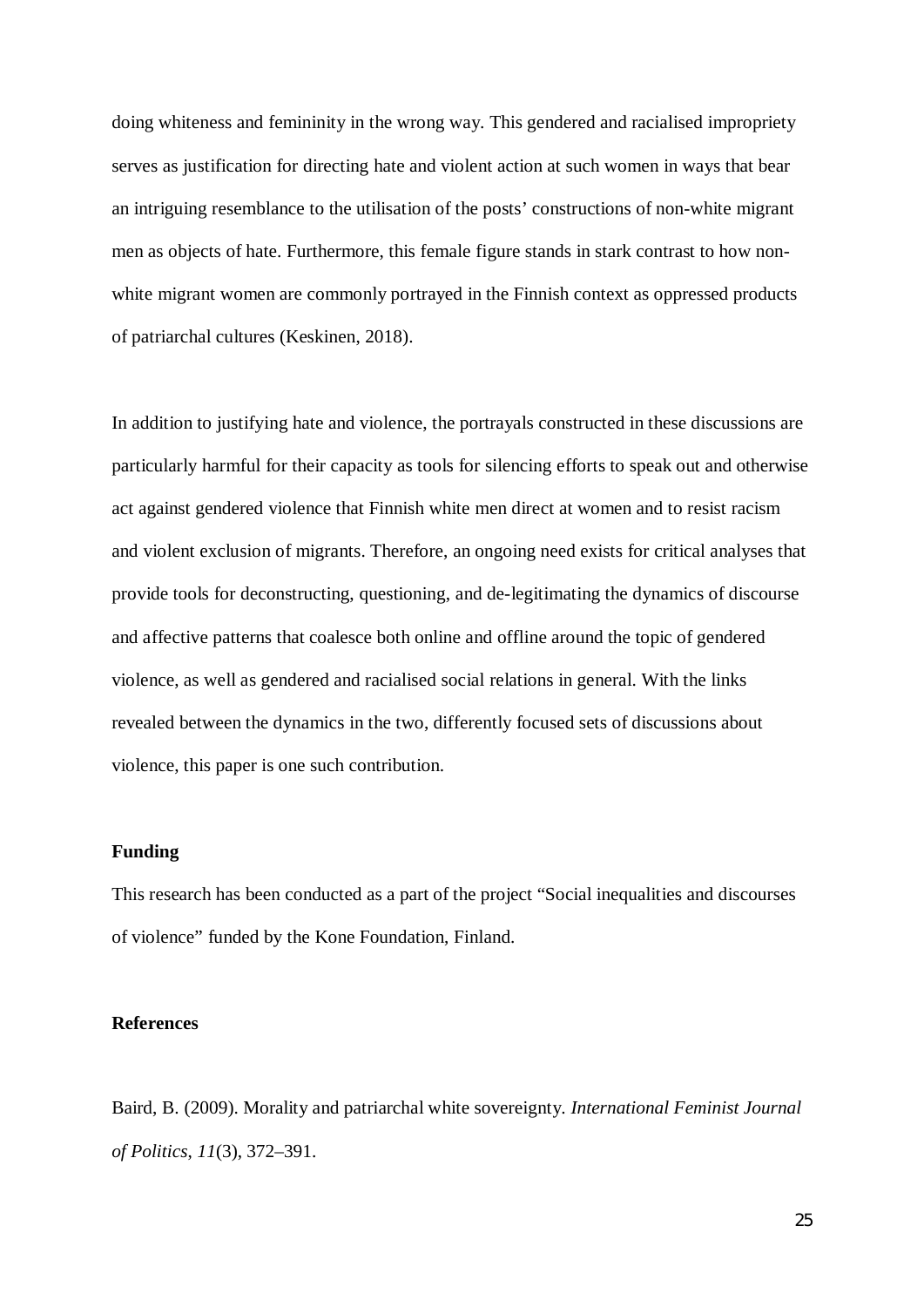Bou-Franch, P., & Garcés-Conejos Blitvich, P. (2014). Gender ideology and social identity processes in online language aggression against women. *Journal of Language Aggression and Conflict*, *2*(2), 226–248.

Bourdieu, P. (1989). Social space and symbolic power. *Sociological Theory*, *7*, 14–25.

Brubaker, R. (2017). Between nationalism and civilizationism: The European populist moment in comparative perspective. *Ethnic and Racial Studies*, *40*(8), 1191–1226.

Campbell, A., & Muncer, S. (1994). Men and the meaning of violence. In J. Archer (Ed.), *Male Violence* (pp. 332–351). London, UK: Routledge.

Clarke, K. (2011). The paradoxical approach to intimate partner violence in Finland. *International Perspectives in Victimology*, *6*(1), 9–19.

Connell, R. (2016). Masculinities in global perspective: Hegemony, contestation, and changing structures of power. *Theory and Society*, *45*(4), 303–318.

Dragiewicz, M. (2011). *Equality with a vengeance: Men's rights groups, battered women, and antifeminist backlash*. Boston, MA: Northeastern University Press.

Dragiewicz, M., & Burgess, J. (2016). Domestic violence on #qanda: The 'Man' question in live Twitter discussion on the Australian Broadcasting Corporation's Q&A. *Canadian Journal of Women and the Law*, *28*(1), 211–229.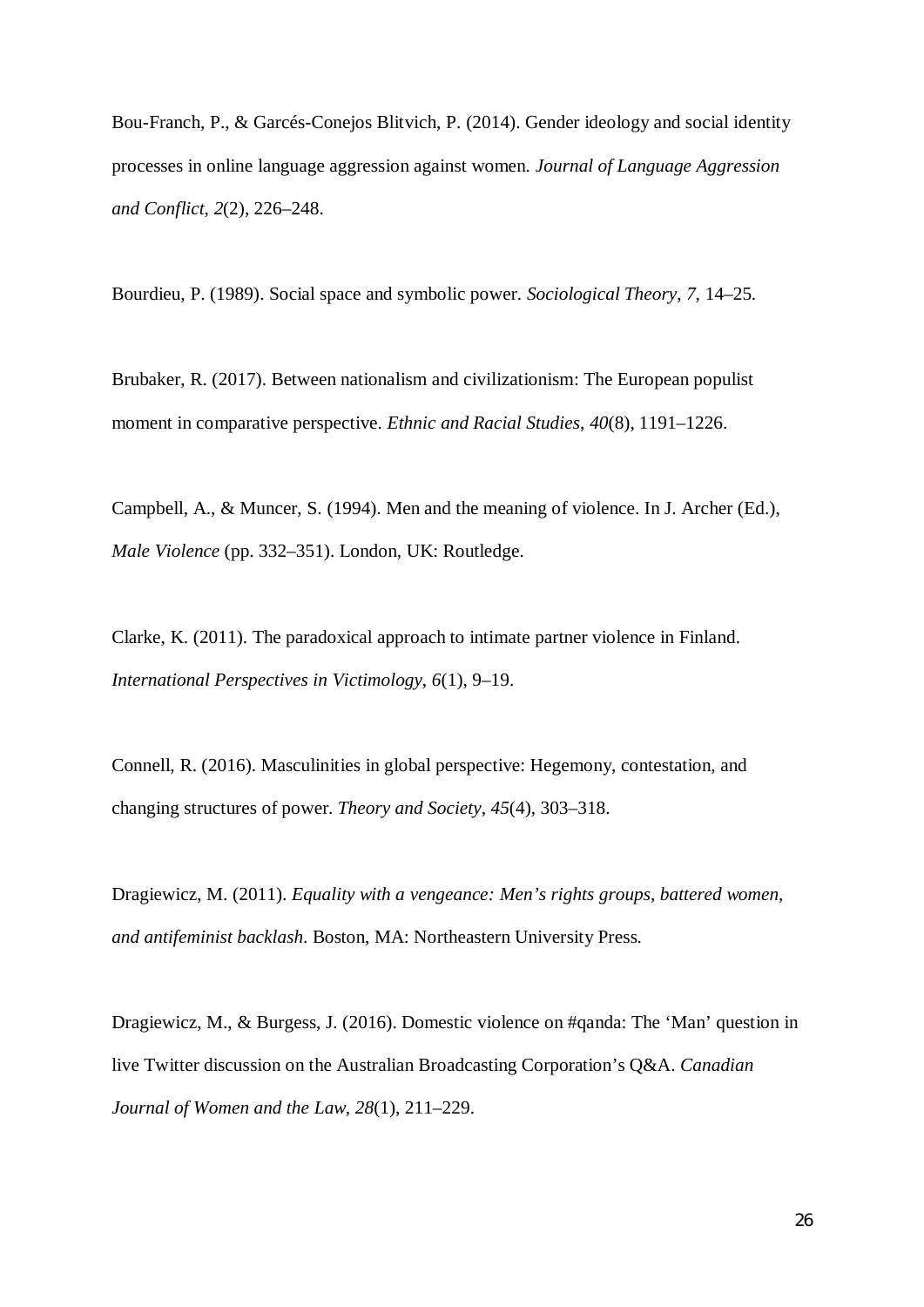European Union Agency for Fundamental Rights (2014). Violence against women: An EU-wide survey − main results report. Retrieved from http://fra.europa.eu/en/publication/201 4/violence-against-women-eu-wide-survey-main-results-report.

Farris, S.D. (2017). *In the name of women's rights: The rise of femonationalism*. Durham and London, UK: Duke University Press.

Ging, D. (2017). Alphas, betas, and incels: Theorizing the masculinities of the manosphere. *Men and Masculinities*, 1–20 (doi: 1097184X17706401).

Heiskanen, M., & Ruuskanen, E. (2010). Tuhansien iskujen maa: Miesten kokema väkivalta Suomessa ['The land of thousands of blows: Violence experienced by men in Finland']. Helsinki, Finland: European Institute for Crime Prevention and Control.

Horsti, K. (2017). Digital Islamophobia: The Swedish woman as a figure of pure and dangerous whiteness. *New Media & Society*, *19*(9), 1440–1457.

Hughey, M. (2010). The (dis)similarities of white racial identities: The conceptual framework of 'hegemonic whiteness'. *Ethnic and Racial Studies*, *33*(8), 1289–1309.

Keskinen, S. (2013). Anti-feminism and white identity politics: Political antagonisms in radical right-wing populist and anti-immigration rhetoric in Finland. *Nordic Journal of Migration Research*, *3*(4), 225–232.

Keskinen, S. (2018). The 'crisis' of white hegemony, neonationalist femininities and antiracist feminism. *Women's Studies International Forum*, *68*, 157–163.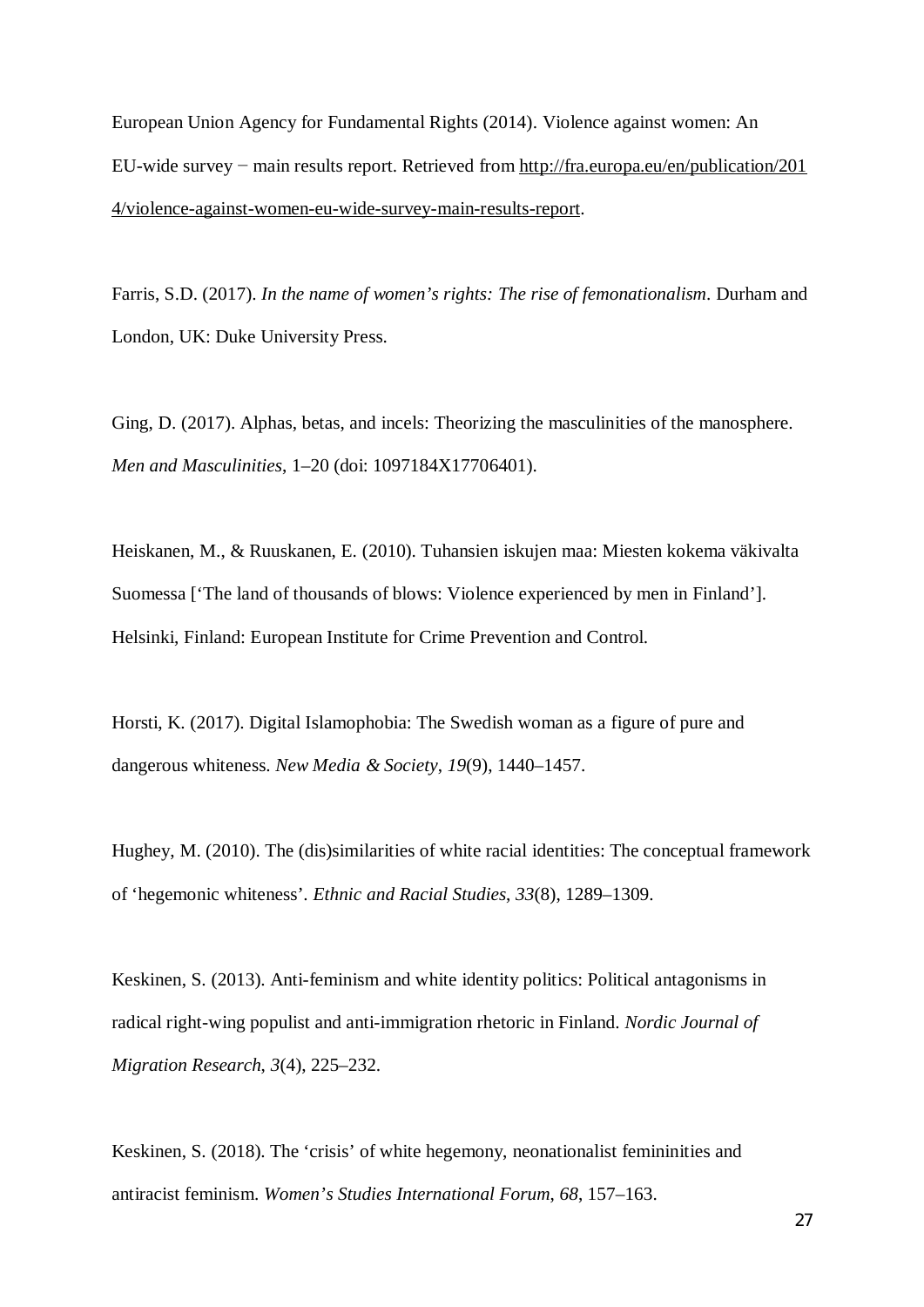Kimmel, M. (2013). *Angry white men: American masculinity at the end of an era*. New York, NY: Nation Books / Perseus.

Magnusson, E., Rönnblom, M., & Silius, H. (Eds.) (2008). *Critical studies of gender equalities: Nordic dislocations, dilemmas and contradiction*. Gothenburg, Sweden: Makadam.

Markham, A., & Buchanan, E. (2012). Ethical decision-making and Internet research: Recommendations from the AoIR Ethics Working Committee (Version 2.0). Association of Internet Researchers. Retrieved from http://www.aoir.org/reports/ethics2.pdf.

Nagel, J. (2003). *Race, ethnicity and sexuality: Intimate intersections, forbidden frontiers*. Oxford, UK: Oxford University Press.

Pantti, M. (2016). 'Despicable, disgusting, repulsive!!!' Public emotions and moralities in online discussions about violence towards refugees. *Javnost – The Public*, *23*(4), 363–381.

Pöyhtäri, R., Haara, P., & Raittila, P. (2013). Vihapuhe sananvapautta kaventamassa ['Hate speech limiting freedom of speech']. Tampere, Finland: Tampere University Press.

Saresma, T. (2018). Gender populism: Three cases of Finns Party actors' traditionalist anti-feminism. In U. Kovala, E. Palonen, M. Ruotsalainen, & T. Saresma (Eds.), *Populism on the loose* (pp. 177–200). Jyväskylä, Finland: Jyväskylän yliopisto.

Skeggs, B. (1997). *Formations of class and gender: Becoming respectable*. London, UK: SAGE.